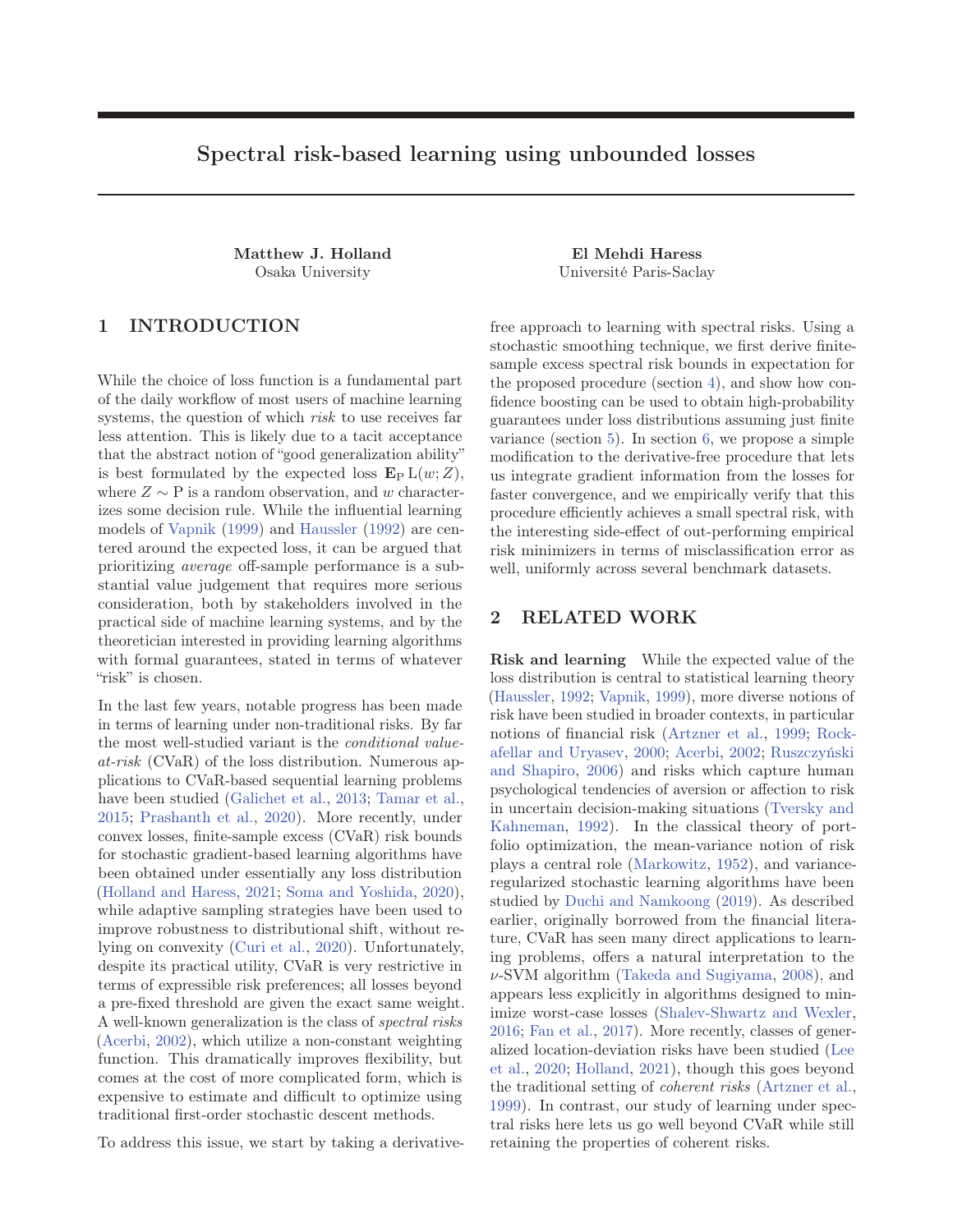Derivative-free methods There are some objective functions which are differentiable, but for which computation of the derivatives is not computationally tractable. In such situations, learning algorithms which attempt to approximate first-order information using just function information are of great use; see Larson et al. (2019) for a broad survey on the topic. The basic idea that we rely upon in this work is that of designing a learning algorithm to tackle an alternative objective function which is sufficiently close to the original, but with the added benefit that (stochastic) gradient information is readily available. The 0th-order gradient estimator that we use follows the seminal work of Flaxman et al. (2004); there have been many refinements to this technique over the years (Larson et al., 2019, Sec. 4), in the form of alternative gradient estimators, but the core ideas remain the same, and the refined methods just add an additional layer of notational and expositional complexity. Plugging in more advanced estimators (Balasubramanian and Ghadimi, 2021) to our general strategy is a mechanical exercise; we use the simplest possible estimator to illustrate the efficacy of our approach in a transparent way.

Spectral risks in machine learning The research on learning with spectral risks is still very limited. Recent work from Bhat and Prashanth (2019) and Pandey et al. (2019) provides estimators for the spectral risk under sub-Gaussian and sub-Exponential loss distributions, but these results are "pointwise" in that they can only be applied to pre-fixed candidates (e.g., predictors, clusters, etc.), and do not extend to learning algorithms which consider many candidates in a datadriven fashion. Work from Khim et al. (2020) includes uniform convergence for empirical spectral risks (under the name "L-risks"), though their analysis is restricted to bounded losses, and does not lead to excess spectral risk guarantees for any particular class of learning algorithms. Our approach in this work does not build directly upon these results, since instead of a traditional empirical risk minimization (ERM) approach, we take the alternative route of optimizing a smoothed variant, whose distance from the desired risk can be readily controlled. This lets us obtain excess risk bounds for an explicit procedure (section 4, Algorithm 1), with much weaker assumptions on the underlying loss distribution.

Robustness to heavy-tailed losses A problem of importance both theoretically and in practice is that spectral risks inherit the sensitivity of CVaR to (unbounded) heavy-tailed losses (Bhat and Prashanth, 2019). This means that naive empirical estimates have extremely high variance, and the previously-cited concentration results (Pandey et al., 2019; Khim et al., 2020) no longer hold. In recent years, an active line

of research has studied the problem of designing algorithms with near-optimal guarantees (in terms of the traditional risk) under heavy-tailed losses; in our section 5, we show how for an important sub-class of spectral risk tasks, we can utilize standard confidence boosting techniques (Holland and Haress, 2021), integrating them with the Algorithm 1 to obtain highprobability guarantees for a procedure that does not use first-order information, and admits heavy-tailed loss distributions.

### 3 PRELIMINARIES

#### 3.1 Setup

Denoting the underlying data space by  $Z$ , we denote by  $L : \mathbb{R}^d \times \mathcal{Z} \to \mathbb{R}$  a generic loss function, assumed to satisfy  $L(w; z) \in \mathbb{R}$  for all  $w \in \mathbb{R}^d$  and  $z \in \mathcal{Z}$ . Our general-purpose random data is  $Z \sim P$ , and the resulting random loss values  $L(w;Z)$  have a distribution function denoted by  $F_w(u) := P\{L(w; Z) \leq u\}$ , for all  $w \in \mathbb{R}^d$  and  $u \in \mathbb{R}$ . When we make use of datadriven estimates of the distribution function, we shall denote this by F. For indexing purposes, we write  $[k] := \{1, \ldots, k\}$  for any positive integer k. For any sequence  $(U_t)$  of random objects, we shall denote subsequences by  $U_{[t]} := (U_1, \ldots, U_t)$ .

The traditional choice of risk function in loss-driven machine learning tasks is the expected value. Written explicitly, this is

$$
R(w) := \mathbf{E}_{P} L(w; Z) := \int_{Z} L(w; z) P(dz). \qquad (1)
$$

Another important risk function is the conditional value *at risk*, defined for  $\beta \in [0, 1)$  by

$$
\text{CVaR}_{\beta}(w) := \frac{1}{1-\beta} \int_{\beta}^{1} \text{VaR}_{u}(w) \, \mathrm{d}u \tag{2}
$$
\n
$$
= \mathbf{E}_{\text{P}} \, \mathrm{L}(w; Z) \, \mathrm{I}_{\{\mathrm{L}(w; Z) \ge \text{VaR}_{\beta}(w)\}},
$$

where  $\text{VaR}_{\beta}(w) := \inf \{u : \mathbf{F}_w(u) \geq \beta\}$ , the  $\beta$ -level quantile of  $L(w;Z)$ . In this work, our focus will be on a class of risk functions which can be given in terms of  $VaR<sub>β</sub>$  modulated by a user-specified density function. More concretely, let  $\sigma : [0,1] \to \mathbb{R}_+$  be a non-negative, non-decreasing function that integrates to 1. We then define the *spectral risk* of w induced by  $\sigma$  as

$$
R_{\sigma}(w) := \int_0^1 V a R_{\beta}(w) \,\sigma(\beta) \, d\beta. \tag{3}
$$

From the definition (2) of CVaR, we see that setting  $\sigma(u) = I_{\{\beta < u \leq 1\}}/(1-\beta)$ , one recovers the special case of  $R_{\sigma}(w) = \text{CVaR}_{\beta}(w)$ . A direct attack on  $R_{\sigma}$  presents difficulties, in particular with respect to computing firstorder (stochastic) estimates that might in principle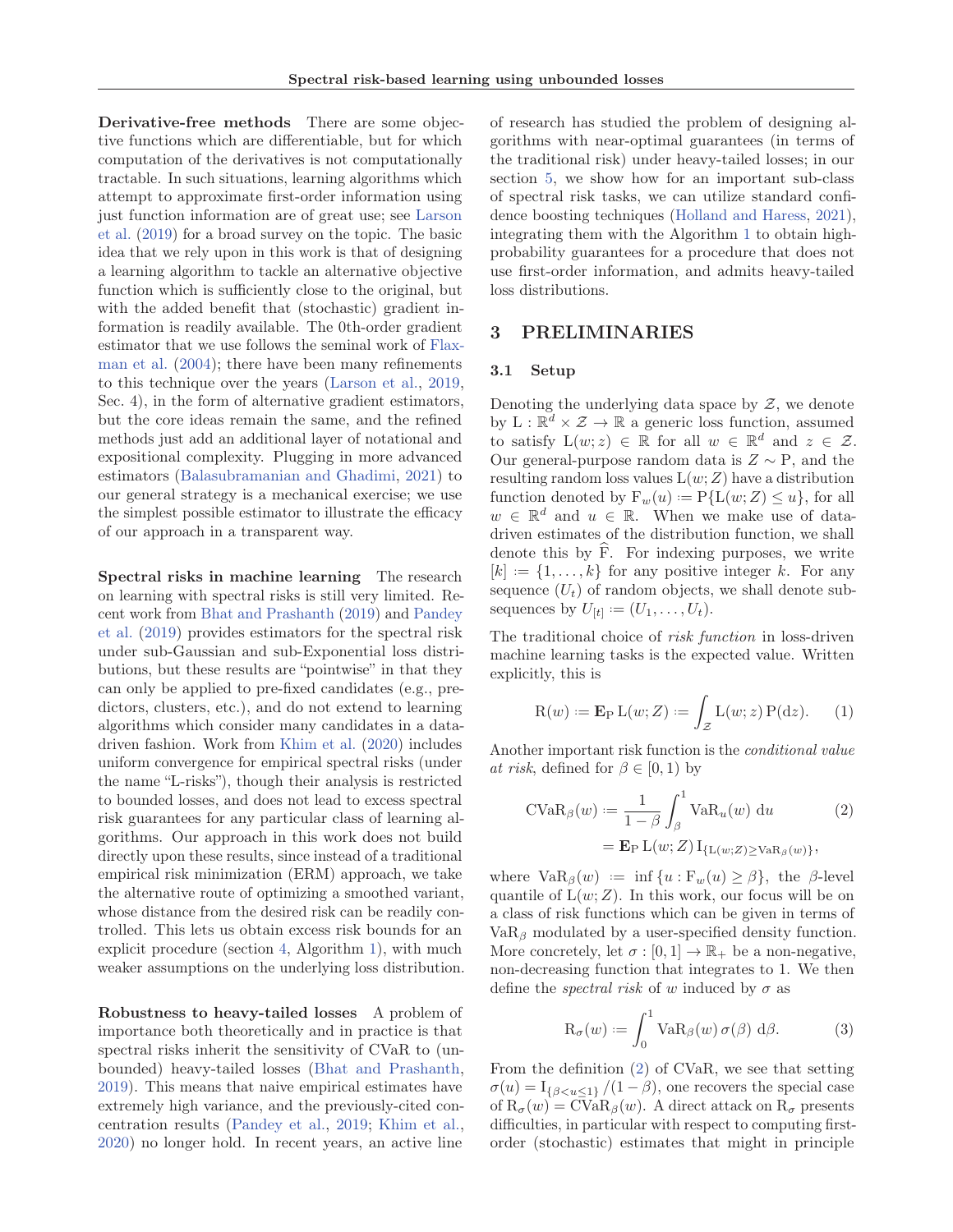drive an iterative learning algorithm. In the vein of alleviating such difficulties, using insights going back to the influential work of Flaxman et al. (2004), we introduce the smoothed spectral risk

$$
\widetilde{\mathcal{R}}_{\sigma}(w) := \mathbf{E}_{\nu} \left[ \mathcal{R}_{\sigma} \left( w + \gamma U \right) \right],\tag{4}
$$

where  $U \sim \nu$  is uniformly distributed over the unit ball  ${u \in \mathbb{R}^d : ||u|| \leq 1}$ , and the parameter controlling the degree of shift satisfies  $0 < \gamma < 1$ .

### 3.2 Basic properties

As long as the loss distribution has a positive density, spectral risks can be expressed in a more convenient form, as follows.

**Lemma 1.** Let  $F_w$  be invertible and differentiable for  $w \in \mathbb{R}^d$ . Then, we have

$$
R_{\sigma}(w) = \mathbf{E}_{P} L(w; Z) \sigma (F_{w}(L(w; Z))), \qquad (5)
$$

where  $R_{\sigma}$  is the spectral risk defined in (3).

*Proof.* Since  $F_w$  is invertible and continuous, we have  $\text{VaR}_{\beta}(w) = \mathbf{F}_{w}^{-1}(\beta)$  for any  $w \in \mathbb{R}^{d}$  and  $0 < \beta < 1$ . We then see that

$$
\int_0^1 \mathbf{F}_w^{-1}(\beta) \,\sigma(\beta) \,d\beta
$$
  
= 
$$
\int_{-\infty}^{\infty} \mathbf{F}_w^{-1}(\mathbf{F}_w(u)) \,\sigma(\mathbf{F}_w(u)) \,\mathbf{F}_w'(u) \,du
$$
  
= 
$$
\int_{-\infty}^{\infty} u \,\sigma(\mathbf{F}_w(u)) \,\mathbf{F}_w(\mathrm{d}u),
$$

noting that the first equality uses integration by substitution. The right-most expression is none other than  $\mathbf{E}_{\mathrm{P}} \mathrm{L}(w;Z) \sigma(\mathrm{F}_{w}(\mathrm{L}(w;Z))).$  $\Box$ 

With Lemma 1 as context, the following stochastic estimators will be of interest:

$$
\mathbf{r}_{\sigma}(w;Z) := \mathcal{L}(w;Z)\,\sigma\left(\mathcal{F}_{w}(\mathcal{L}(w;Z))\right) \tag{6}
$$

$$
\widehat{\mathbf{r}}_{\sigma}(w;Z) := \mathcal{L}(w;Z) \,\sigma\left(\widehat{\mathbf{F}}_w(\mathcal{L}(w;Z))\right). \tag{7}
$$

If the distribution function  $F_w$  were known, then access to a random sample of  $Z \sim P$  would immediately imply access to an unbiased estimator of  $R_{\sigma}$ . Unfortunately, in practice  $F_w$  will never be known, and thus must be estimated based on observable data. We are denoting this empirical estimator as  $F_w$ . Since  $\hat{r}_{\sigma}$  can be com-<br>with heard on channels data it will also a sented puted based on observable data, it will play a central role in the algorithms we study in the following section.

The following lemma gives a useful representation of any spectral risk in terms of CVaR, which using linearity of the integral lets us inherit some useful properties of the latter.

Lemma 2 (Shapiro (2013), Rmk. 3, Eqn. 42). For the spectral risk  $R_{\sigma}$  given by (3), we can write

$$
R_{\sigma}(w) = \int_0^1 \text{CVaR}_{\beta}(w) \,\mu_{\sigma}(d\beta), \quad w \in \mathbb{R}^d \quad (8)
$$

where  $\mu_{\sigma}$  is a measure on the unit interval that does not depend on w.

Introducing the smoothed risk  $\tilde{R}_{\sigma}$  is only going to be fruitful if it is easier to optimize than the original non-smooth risk. Fortunately, as the following result shows, it is straightforward to obtain unbiased firstorder information for the smoothed risk.

**Lemma 3.** In contrast with  $\nu$  used in definition  $(4)$ , let  $\nu_1$  denote the uniform distribution over the unit sphere  $\{u \in \mathbb{R}^d : ||u|| = 1\}$ , taking random direction  $U \sim \nu_1$ , we have

$$
\frac{d}{\gamma} \mathbf{E}_{\nu_1} \left[ \mathbf{R}_{\sigma} (w + \gamma U) U \right] = \nabla \widetilde{\mathbf{R}}_{\sigma} (w) \tag{9}
$$

for any  $w \in \mathbb{R}^d$  and  $0 < \gamma < 1$ .

Proof. Follows from Flaxman et al. (2004, Lem. 1), using our smoothed risk (4).  $\Box$ 

Remark 4 (Difficulties with differentiation). From the form given in Lemma 1, it is clear that using a sufficiently smooth  $\sigma$ , assuming we can take the derivative under the integral, then the spectral risk is indeed a differentiable function. That said, while it is differentiable in principle, we would like to emphasize to the reader that differentiation in practice is extremely unwieldy. Even in the ideal situation in which  $F_w$  is known, the derivative with respect to w depends on a compound of two functions that both depend on  $w$ , namely the loss  $w \mapsto L(w; \cdot)$  being computed, and the distribution function  $w \mapsto F_w$  of the random loss  $L(w; Z)$ . As a toy exercise that illustrates this difficulty, consider the case in which  $F_w$  represents the CDF of a Normal distribution, with mean 0 and standard deviation  $||w||_2$ . While in principle possible, many applications of the chain rule lead to complicated expressions, even in this ideal setting. Compounding this with the fact that we can never know  $F_w$  in practice, the derivative-free approach taken here provides a practical, principled, and flexible alternative.

# 4 GUARANTEES IN EXPECTATION ON  $\mathbb{R}^d$

In this section, we specify a concrete learning algorithm, and seek excess spectral risk bounds in expectation. This procedure and its guarantees will act as a key building block to be utilized in the following section.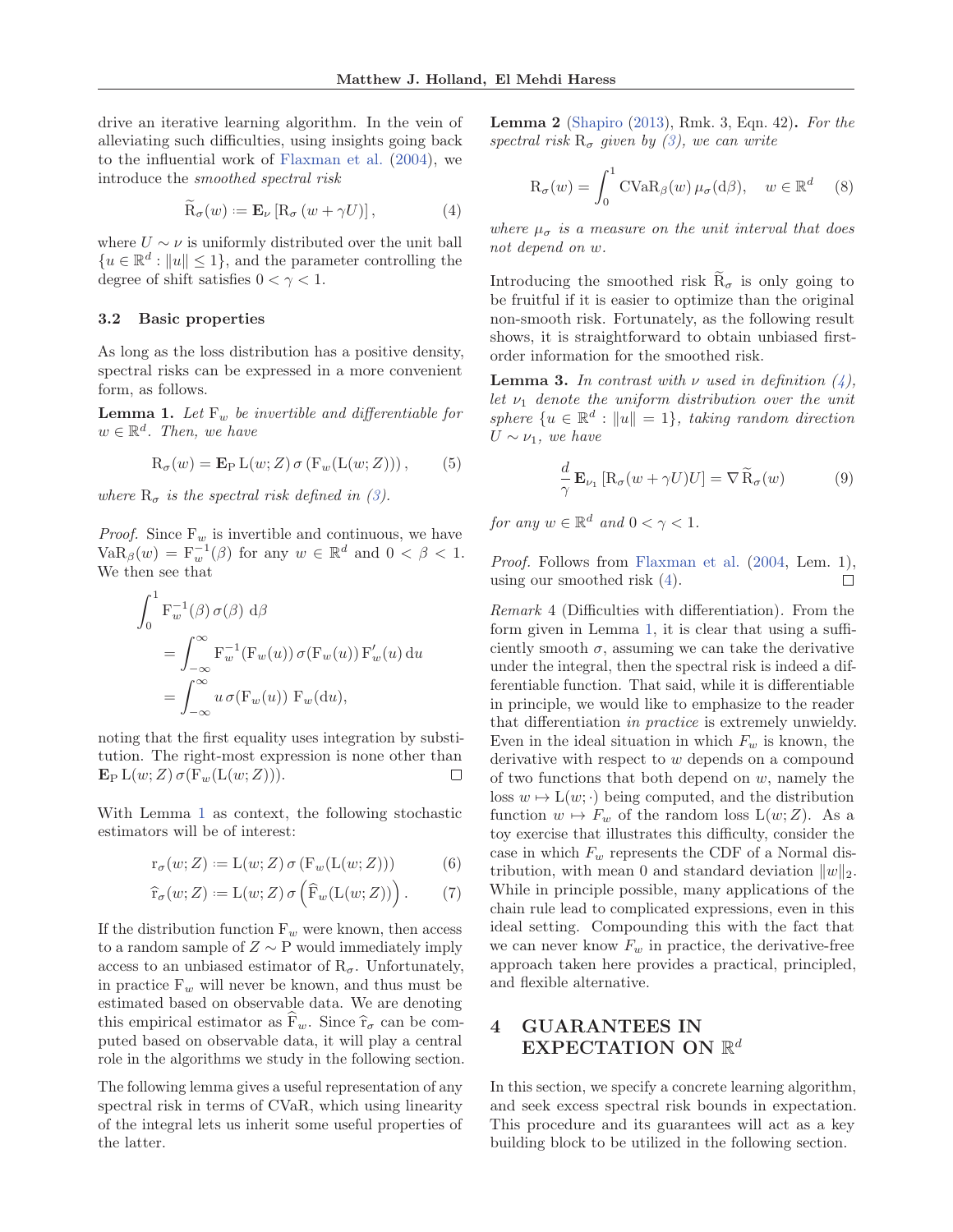### 4.1 Algorithm analysis

Learning algorithm We essentially consider a stochastic mirror descent update, with first-order estimates using the form suggested by Lemmas 1 and 3. Making this more explicit, let  $\Phi : \mathbb{R}^d \to \mathbb{R}$  be a strictly convex function, and let  $D_{\Phi}$  denote the Bregman divergence induced by  $\Phi$ . Modulated by positive step sizes  $(\alpha_t)$ , we generate a sequence of iterates  $(w_t)$  using the following update rule:

$$
w_{t+1} = \underset{w \in \mathcal{W}}{\arg \min} \left[ \langle \widehat{G}_t, w \rangle + \frac{1}{\alpha_t} \, \mathcal{D}_{\Phi}(w; w_t) \right]. \tag{10}
$$

The key stochastic "gradients" used here are defined as

$$
\widehat{G}_t := \frac{d}{\gamma} \widehat{\mathbf{r}}_\sigma \left( w_t + \gamma U_t; Z_t \right) U_t,\tag{11}
$$

where underlying sequences  $(U_t)$  and  $(Z_t)$  are assumed to be iid, with  $U_t \sim \nu_1$  and  $Z_t \sim P$  for all integer  $t > 0$ , and  $\hat{r}_{\sigma}$  is as defined in (7). The full procedure is summarized in Algorithm 1.

**Technical conditions** Letting  $W \subset \mathbb{R}^d$  be closed, bounded, and convex, denote any minimizer of  $R_{\sigma}$  over  $W$  by  $w^*$ . Denote the diameter of  $W$ , measured respectively using the underlying norm  $\|\cdot\|$  and the Bregman divergence  $D_{\Phi}$ , as  $\Delta := \sup\{||w - w'|| : w, w' \in \mathcal{W}\}\$ and  $\Delta_{\Phi} := \sup \{ \mathcal{D}_{\Phi}(w; w') : w, w' \in \mathcal{W} \}.$  Since the random perturbations may take us to points outside  $W$ , let us define  $\mathcal{C} := \{w + u : w \in \mathcal{W}, ||u|| \leq 1\}$  to cover all such possibilities. Let  $\Phi$  be *κ*-strongly convex on  $\mathcal C$  (e.g.,  $\Phi(u) = ||u||_2^2/2$ , with  $\kappa = 1$ ). On the underlying loss distribution, we assume the following moment bounds are finite:

$$
\lambda_{\mathcal{R}} := \sup_{v \in C} \mathcal{R}(v)
$$
  
\n
$$
s_1^2 := \sup_{v \in C} \mathbf{E}_{\nu_1, \mathcal{P}} [\|\mathbf{r}_{\sigma}(v; Z)U - \mathbf{E}_{\nu_1, \mathcal{P}} [\mathbf{r}_{\sigma}(v; Z)U] \|^{2}]
$$
  
\n
$$
s_2^2 := \sup_{v \in C} \mathbf{E}_{\mathcal{P}} |L(v; Z)|^{2}.
$$

Finally, we assume that the conditions of Lemmas 1–3 hold, the loss is such that  $w \mapsto L(w; Z)$  is convex and continuous on C, and that the spectral density  $\sigma(\cdot)$  is  $\lambda_{\sigma}$ -Lipschitz.

Theorem 5 (Spectral risk bounds in expectation). Under the preceding assumptions, let  $\overline{w}_T$  be the output of Algorithm 1 run for  $T$  steps, using  $M$  points for distribution estimates, and step sizes  $\alpha_t = \kappa/(\lambda_R + 1/c_T)$ with  $c_T = (\gamma/d)\sqrt{2\Delta_{\Phi}\kappa/(T(s_1^2 + (\lambda_{\sigma}s_2)^2))}$ , fixed for

all t. Then we have

$$
\mathbf{E} \left[ R_{\sigma}(\overline{w}_{T}) - R_{\sigma}(w^{*}) \right]
$$
  
\n
$$
\leq 2\lambda_{\mathrm{R}}\gamma + \frac{d}{\gamma} \left[ \sqrt{\frac{2\Delta_{\Phi}(s_{1}^{2} + (\lambda_{\sigma}s_{2})^{2})}{T\kappa}} + \frac{\lambda_{\mathrm{R}}\Delta_{\Phi}}{T\kappa} + \lambda_{\sigma}\lambda_{\mathrm{R}}\Delta\sqrt{\frac{\pi}{2M}} \right]
$$

T

for any choice of  $0 < \gamma < 1$ , where expectation is taken over  $U_{[T]}$ ,  $Z_{[T]}$ , and the ancillary data.

The proof of Theorem 5 is composed of several simple steps, but due to its length, we just give a sketch (section 4.2), and relegate the full proof details of this and subsequent results to the supplementary materials.

Sample complexity The guarantee given by Theorem 5 is quite general, since the parameters  $\gamma$ , T, and M are free to be set as desired. Let us consider the important situation in which we are constrained to at most  $n$  iid samples from the data distribution P. In running Algorithm 1, for a simple and concrete example, let us set  $M = \lceil \sqrt{n} \rceil$  to specify a precision level. Since each step uses  $M + 1$  points, the number of steps T can thus be no greater than  $n/(1 + \lceil \sqrt{n} \rceil)$ , and setting  $T = \lfloor n/(1 + \lceil \sqrt{n} \rceil) \rfloor$  we will always be on budget, i.e.,  $T(M + 1) \leq n$ . Plugging these values in for  $T$  and  $M$ , and subsequently minimizing the bound from Theorem 5 as a function of  $\gamma$ , we get  $\mathbf{E}[R_{\sigma}(\overline{w}_T) - R_{\sigma}(w^*)] \leq \varepsilon_1(n)$ , where we define

$$
\varepsilon_{1}(n) :=
$$
\n
$$
2\left(2\lambda_{\mathrm{R}}d\left[\sqrt{\frac{2\Delta_{\Phi}(s_{1}^{2}+(\lambda_{\sigma}s_{2})^{2})}{[n/(1+[\sqrt{n}])]}\kappa}+\frac{\lambda_{\mathrm{R}}\Delta_{\Phi}}{[n/(1+[\sqrt{n}])]}\kappa}+\lambda_{\sigma}\lambda_{\mathrm{R}}\Delta\sqrt{\frac{\pi}{2[\sqrt{n}]}}\right]\right)^{1/2}
$$
\n(12)

and thus to achieve  $\mathbf{E} [R_{\sigma}(\overline{w}_T) - R_{\sigma}(w^*)] \leq \epsilon$ , the sample complexity is  $\mathcal{O}(\epsilon^{-8})$ .

Discussion of rates in the derivative-free literature Here we try to place the sample complexity derived from (12) into some context. For a convex objective, the main result of Flaxman et al. (2004, Thm. 1) yields a sample complexity of  $\mathcal{O}(\epsilon^{-6})$  for a derivative-free update analogous to the one used here. The reason for the slower  $\mathcal{O}(\epsilon^{-8})$  rate here is clear: while Flaxman et al. (2004) consider traditional risks, for our setup using spectral risks, we allocate (most) data to estimate  $F_{w_t}$  at each step, a requirement that does not arise in the traditional setting. To obtain faster rates, there are several natural routes. First, one could optimize the bound in Theorem 5 with respect to ancillary dataset size M; we set  $M = \sqrt{n}$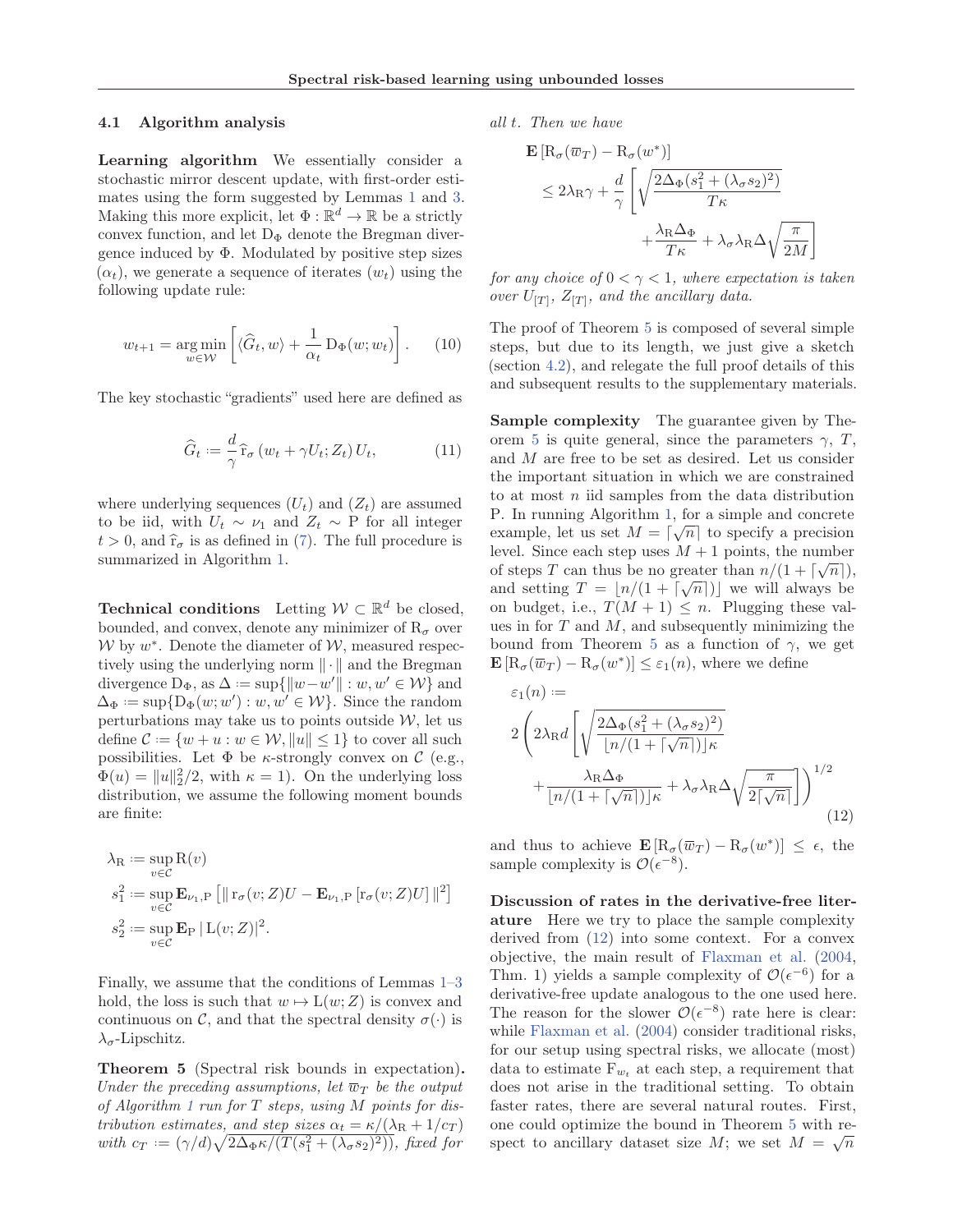### Algorithm 1 Derivative-free stochastic mirror descent under spectral risks.

**inputs:** initial point  $w_0 \in \mathcal{W}$ , step sizes  $(\alpha_t)$ , data set size M, and max iterations T. for  $t \in \{0, ..., T-1\}$  do Get ancillary sample  $\{Z'_{t,1},\ldots,Z'_{t,M}\}$ , setting  $\widehat{F}_{w_t}(u) := (1/M) \sum_{i=1}^M I_{\{L(w_t;Z'_{t,i}) \leq u\}}$ . Sample  $U_t$  and  $Z_t$ , compute gradient  $\widehat{G}_t$  via (11). Update  $w_t \mapsto w_{t+1}$  via (10). end for

return:  $\overline{w}_T := \left(\frac{1}{T}\right) \sum_{t=1}^T w_t.$ 

here for simplicity and readability. Second, our choice of the gradient estimator (11) was to maximize the ease of exposition; many alternative approaches have been studied over the past decade (Saha and Tewari, 2011; Belloni et al., 2015; Gasnikov et al., 2017; Balasubramanian and Ghadimi, 2021), and can readily be adapted to our problem setting to further improve the sample complexity; see Larson et al. (2019, Sec. 4.2) for a survey of relevant methods. The contribution of our work is showing a general strategy for constructing spectral-risk minimizing algorithms with guarantees (plus practical variants), which is why our results are stated using the simplest possible gradient estimator. Refining these rates further beyond our initial results is a straightforward exercise of plugging in the aforementioned estimators into our protocol.

Remark 6 (Faster rates for CVaR). Our Lipschitz assumption on  $\sigma$  in Theorem 5 precludes CVaR from the class of risks for which the performance guarantee holds. This is justifiable since sub-gradient information is easily computed for the special case of CVaR, and  $\mathcal{O}(\epsilon^{-2})$  rates have already been proved in that restricted setting for stochastic sub-gradient algorithms (Soma and Yoshida, 2020; Holland and Haress, 2021).

### 4.2 Proof sketch for Theorem 5

In the detailed proof of Theorem 5, we have divided the argument into seven distinct steps covering different technical aspects of the problem. Here we provide an overview of the essential points of these steps.

Step 1. First, we establish that the modified spectral risk  $R_{\sigma}$  is indeed smooth and convex. Under convex and continuous losses, both convexity and continuity are carried over by  $CVaR_\beta$ , which in turn is passed on to  $R_{\sigma}$  by the representation (8). This implies a Lipschitz property for  $R_{\sigma}$ , which in turn implies a Lipschitz property for the gradients of  $R_{\sigma}$ , i.e., smoothness. Step 2. Using the key link (9) between the original and modified risks, we can establish that  $if$  we knew the true distribution function and could thus sample  $G_t := (d/\gamma) r_{\sigma} (w_t + \gamma U_t; Z_t) U_t$  as our stochastic feedback, then this feedback is unbiased in the sense that

 $\mathbf{E}[G_t] = \mathbf{E} \left[ \nabla \widetilde{\mathbf{R}}_{\sigma}(w_t) \right]$ . While this ideal quantity cannot be observed, knowledge of this unbiasedness will be useful, once we have a sufficiently good approximation of the distribution function. Step 3. Since we have established convexity and smoothness of  $R_{\sigma}$ , we will eventually use this as the objective in a stochastic mirror descent program, and to set up for the analysis of those iterates, we start by bounding the differences  $\widetilde{\mathbf{R}}_{\sigma}(w_{t+1}) - \widetilde{\mathbf{R}}_{\sigma}(w_t)$  in terms of  $\langle \widehat{G}_t, w_{t+1} - w_t \rangle$  and the gradient "errors"  $||G_t - \hat{G}||$  and  $||\nabla \tilde{R}_{\sigma}(w_t) - G_t||$ .

Controlling these three terms represents the bulk of the work done in the next two steps. Using standard mirror descent analysis techniques, combined with an argument critically utilizing the Lipschitz continuity of  $\sigma$ , we can control the first of these terms using the estimation error of the empirical distribution function, which enjoys sharp error bounds (Step 4). In Step 5, we note that the second of these terms only requires bounded second moments of the losses, and the third term can be controlled by taking advantage of the unbiased property established three steps earlier.

From here, a bit of cleanup is required to establish excess risk bounds in terms of the smoothed risk (Step 6). This essentially amounts to plugging in the bounds obtained in the previous two steps into the key upper bound obtained in Step 3, plus cleanup of telescoping sums by using basic properties of Bregman divergences; this part is rather typical for mirror descent procedures. Finally in Step 7 we just need to derive excess spectral risk bounds from those obtained for the smoothed spectral risk, a process which is aided by the strong continuity properties of the spectral risk established in Step 1, plus the fact that the size of the expected norm of the noise used in smoothing is under our control. Essentially, the strong continuity properties of  $\sigma$  allows us to control key error terms using the error incurred by the empirical distribution function, which is congenial to control as long as we have the data for it. We make liberal use of expectations here, and obtaining highprobability control either requires stronger assumptions or a more sophisticated learning procedure. We treat this point in some detail in the next section.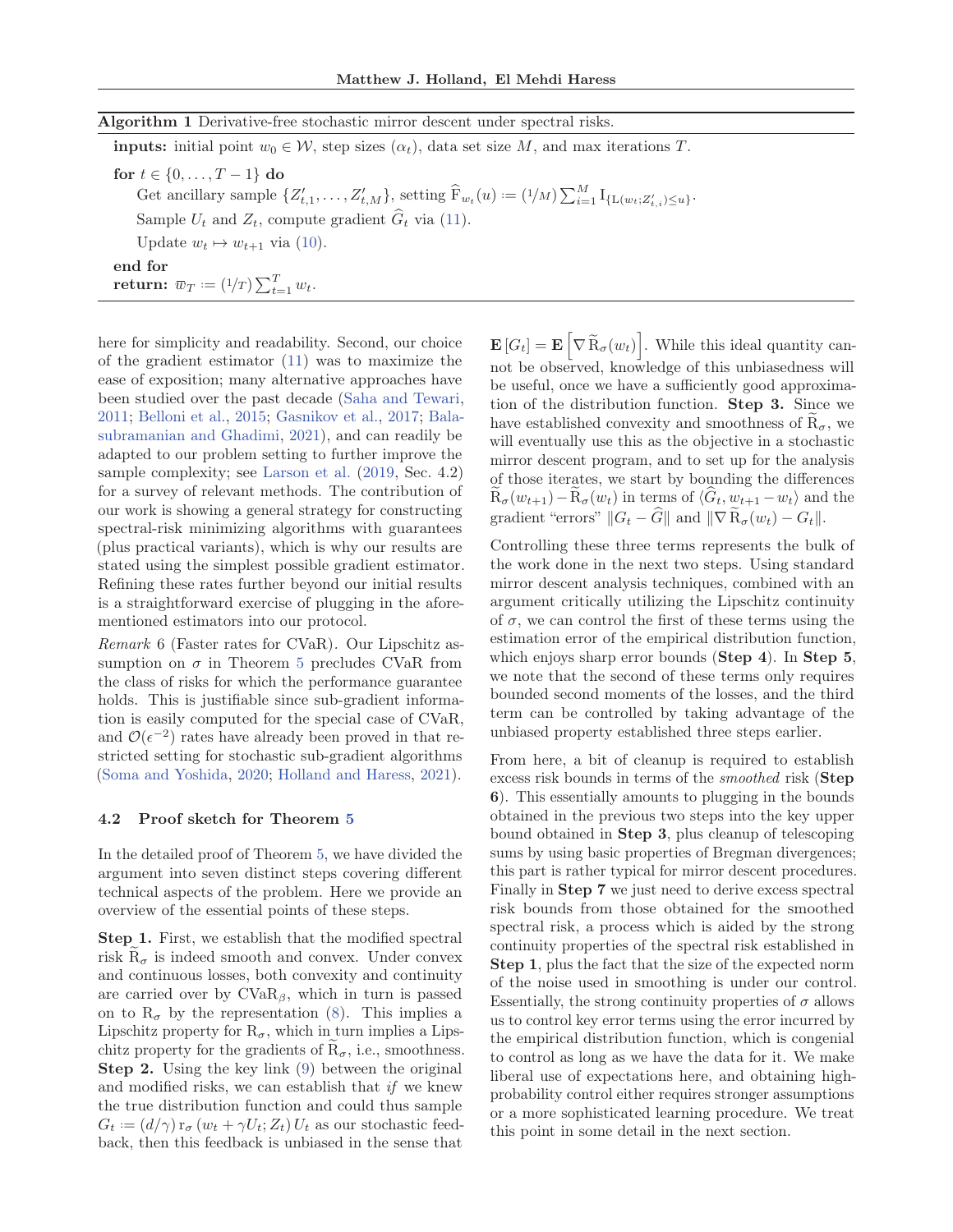,

# 5 HIGH-PROBABILITY GUARANTEES FOR UNBOUNDED LOSSES

Theorem 5 only provides guarantees in expectation, and thus it is natural to consider the output of Algorithm 1 as an inexpensive but "weak" candidate. If we split up the data, obtaining multiple weak candidates and setting aside some data for careful validation, then we can apply a robust confidence-boosting technique, as follows.

If  $n$  is our budget for sampling from P, and we want  $k$  independent candidates, run Algorithm 1  $k$  times independently, using  $\lfloor n/(k+1) \rfloor$  points each time. Denote the output of these sub-processes by  $\overline{w}^{(1)}, \ldots, \overline{w}^{(k)}$ . Having computed these, we still have  $n/(k+1)$  points left, and this data will be needed to determine which of the  $k$  candidates to use. One half of this remaining data is used to construct  $F_w$ , distinct from the estimates used within Algorithm 1 to get each  $\overline{w}^{(j)}$ . The other half, denoted  $Z_i''$  for  $i = 1, \ldots, \lfloor n/(k+1) \rfloor/2$ , is used to compute a robust location estimate. As a concrete example, for each  $j$  compute

$$
\widehat{\mathcal{R}}_{\sigma}^{(j)} := \underset{a \in \mathbb{R}}{\arg \min} \sum_{i=1}^{\lfloor n/(k+1) \rfloor/2} \rho \left( \frac{a - \mathcal{L}(\overline{w}^{(j)}; Z_i'') \sigma(\widehat{\mathcal{F}}_{i,j})}{b} \right)
$$
\n(13)

where we have set  $\widehat{F}_{i,j} := \widehat{F}_{\overline{w}^{(j)}}(L(\overline{w}^{(j)}; Z''_i))$  for readability,  $\rho$  is a differentiable strictly convex function, and  $b > 0$  is a scaling parameter. For an appropriate choice of  $\rho$  and  $b$ , this is an M-estimator of the spectral risk incurred by  $\bar{w}^{(j)}$  (Catoni, 2012; Devroye et al., 2016). For each  $j$ , we introduce the key intermediate quantity

$$
\overline{\mathrm{R}}_{\sigma}^{(j)} := \mathbf{E}_{\mathrm{P}}\left[L(\overline{w}^{(j)}; Z)\,\sigma(\widehat{\mathrm{F}}_{\overline{w}^{(j)}}(L(\overline{w}^{(j)}; Z)))\right].\tag{14}
$$

For comparison, let write  $R_{\sigma}^{(j)} := R_{\sigma}(\overline{w}^{(j)})$  for the spectral risk incurred by the jth candidate. Assuming the spectral density is bounded as  $\sigma(\cdot) \leq \bar{\sigma} \leq \infty$ , then we can obtain the following upper bounds:

$$
\begin{aligned}\n|\widehat{\mathbf{R}}_{\sigma}^{(j)} - \mathbf{R}_{\sigma}^{(j)}| \\
&\leq |\widehat{\mathbf{R}}_{\sigma}^{(j)} - \overline{\mathbf{R}}_{\sigma}^{(j)}| + |\overline{\mathbf{R}}_{\sigma}^{(j)} - \mathbf{R}_{\sigma}^{(j)}| \\
&\leq |\widehat{\mathbf{R}}_{\sigma}^{(j)} - \overline{\mathbf{R}}_{\sigma}^{(j)}| \\
&+ \lambda_{\sigma} \mathbf{E}_{\mathbf{P}} | \mathbf{L}(\overline{w}^{(j)}; Z)| \left[ \sup_{u \in \mathbb{R}} |\widehat{\mathbf{F}}_{\overline{w}^{(j)}}(u) - \mathbf{F}_{\overline{w}^{(j)}}(u)| \right] \\
&\leq \varepsilon_2(n; k, \delta) \\
&:= 2\overline{\sigma} s_2 \sqrt{\frac{2(1 + \log(2\delta^{-1}))}{\ln l(n+1) + 1}} + \lambda_{\sigma} s_2 \sqrt{\frac{\log(4\delta^{-1})}{\ln l(n+1) + 1}},\n\end{aligned}
$$

$$
:= 2\bar{\sigma}s_2\sqrt{\frac{2(1+\log(2\delta^{-1}))}{\lfloor n/(k+1)\rfloor}} + \lambda_{\sigma}s_2\sqrt{\frac{\log(4\delta^{-1})}{\lfloor n/(k+1)\rfloor}},
$$
(15)

where (15) holds with probability no less than  $1-\delta$ , over the random draw of the data points used to compute  $\widehat{\mathbf{F}}_w$  and  $\widehat{\mathbf{R}}_{\sigma}^{(j)}$  here, conditioned on  $\overline{w}^{(j)}$  (detailed proof in the appendix). Algorithmically, all we need to do is choose the best candidate based on the above robust estimates, namely

$$
\overline{w}^* := \overline{w}^{(\star)}, \text{ where } \star := \underset{j \in [k]}{\text{arg min}} \widehat{R}_{\sigma}^{(j)}.
$$
 (16)

This "boosted" choice enjoys a high-probability guarantee, as desired.

**Theorem 7.** For confidence parameter  $0 < \delta < 1$ , if we set the number of weak candidates to  $k =$  $\lceil \log(2\lceil \log(\delta^{-1}) \rceil \delta^{-1}) \rceil$  and compute  $\overline{w}^*$  as in (16), then we have

$$
\mathrm{R}_{\sigma}(\overline{w}^*) - \mathrm{R}_{\sigma}(w^*) \le e \,\varepsilon_1\left(\frac{n}{k+1}\right) + 2\varepsilon_2(n;k,\delta)
$$

with probability no less than  $1 - 3\delta$ , where  $\varepsilon_1$  and  $\varepsilon_2$ are as defined in  $(12)$  and  $(15)$ .

Due to limited space, the proof of this result is relegated to the supplementary materials.

# 6 FAST IMPLEMENTATION AND EMPIRICAL ANALYSIS

The procedure outlined by Algorithm 1 yields clear formal guarantees for a wide class of spectral risks where exact gradient computations are infeasible, as described in Theorems 5 and 7. On the other hand, in the interest of practical utility, we would like to improve the slow convergence rates using even approximate firstorder information, since in many cases both L and  $\sigma$  will be at least sub-differentiable. In this section, we outline a simple modified procedure which makes more direct use of the first-order information we have, empirically comparing it with both Algorithm 1 and traditional ERM, as natural benchmarks.

Modified procedure Issues with differentiability arise chiefly because the form of  $F_w$  is unknown. Arguably the simplest way to circumvent this difficulty is to introduce a parametric model to approximate the loss CDF. Our modified procedure takes Algorithm 1 as a starting point, and makes the following changes. First, at each step in the main loop, instead of  $F_{w_t}$ , we use a folded Normal distribution, with mean and standard deviation parameters set using empirical estimates based on the ancillary sample, evaluated at  $w_t$ . Denote this parametric estimate of  $F_{w_t}$  by  $F_t$ , and its derivative by  $f_t$ . Next, conditioned on  $F_t$ , a few applications of the chain rule lets us compute the partial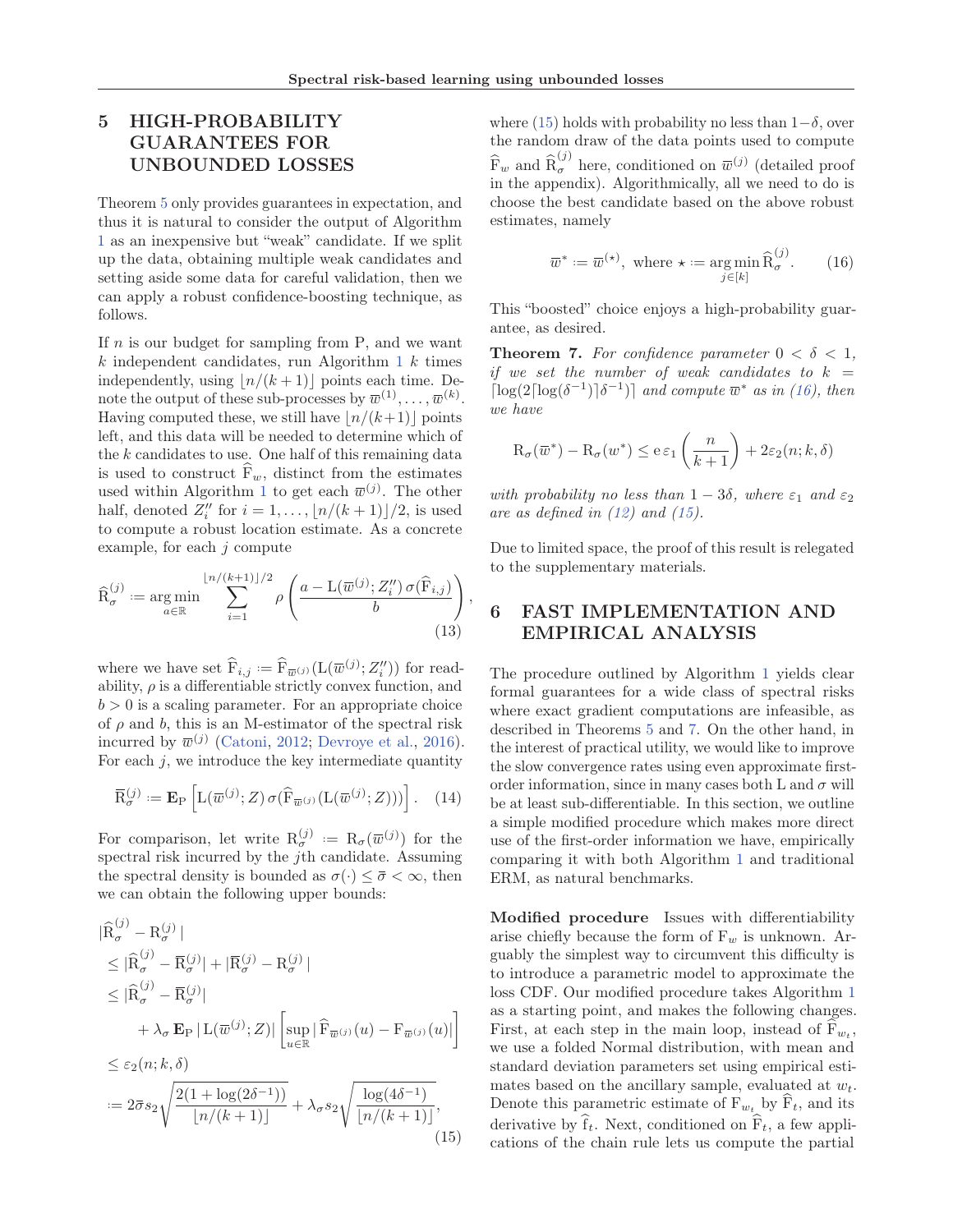

Figure 1: Error trajectories for each method and dataset, on both training (dashed) and testing (solid) data. Top row: empirical spectral risks. Bottom row: misclassification rates. Horizontal axis denotes elapsed epochs.

derivatives of  $w \mapsto L(w; Z) \sigma(\widehat{F}_t(L(w; Z)))$  easily. At each step  $t$  we will use the following gradient estimate:

$$
\widetilde{G}_t := \left[ \sigma(\widehat{\mathbf{F}}_t(\mathbf{L}_t)) + \mathbf{L}_t \, \sigma'(\widehat{\mathbf{F}}_t(\mathbf{L}_t)) \, \widehat{\mathbf{f}}_t(\mathbf{L}_t) \right] \nabla \, \mathbf{L}(w_t; Z_t),\tag{17}
$$

where we have written  $L_t := L(w_t; Z_t)$  for readability. Our modified procedure is completed by using the update (10), replacing  $\widehat{G}_t$  with  $\widetilde{G}_t$  just specified.

Experimental design We compare three methods: derivative-free Algorithm 1 (called default in the figures), the modified procedure described in the previous paragraph (called fast), and traditional empirical risk minimization (called off). We mean "traditional" in terms of the risk, and thus off amounts to running (10) and simply replacing  $\widehat{G}_t$  with the original loss gradient  $\nabla$  L( $w_t$ ;  $Z_t$ ), and using all data for training (no ancillary set needed). All methods are run using the Euclidean norm for distance computation, and thus (10) is just a standard steepest descent update with step size  $\alpha_t$ , plug projection onto  $W$ . We apply each of these methods to classification tasks on a number of standard benchmark datasets, using standard multi-class logistic regression. For default, we fix  $\alpha_t = 2\gamma/(d\sqrt{n})$ , where  $d$  is the total number of parameters to be determined, and  $n$  is the number of training samples. The extra factor  $\gamma/d$  is to account for the coefficient in (11); this approach mirrors other derivative-free procedures (Flaxman et al., 2004, Thm. 1). For fast and

off, we simply fix  $\alpha_t = 2/\sqrt{n}$ . These settings were selected before running any experiments. For each dataset, 10 independent trials are run, in which the full dataset is randomly shuffled before starting, with each method randomly initialized to the same point, and run for 50 epochs. Finally, as an illustrative example for our tests, we set  $\sigma(\cdot)$  to the exponential risk spectrum  $\sigma(u) = c e^{-c(1-u)}/(1-e^{-c})$ , fixing  $c = 1$ , a well-established standard from the literature (Dowd and Blake, 2006; Pandey et al., 2019).

Additional details Our empirical tests have been implemented in Python (v. 3.8) with the following open-source software: matplotlib (v. 3.4.1), PyTables  $(v. 3.6.1)$ , Jupyter notebook, NumPy  $(v. 1.20.0)$ , and SciPy (v. 1.6.2, for special functions). See Table 1 for URLs to online documentation for each of the datasets used in our experiments. As discussed in the main text, we use multi-class logistic regression, with one linear model for each class, so the number of parameters to be determined is the number of classes (e.g., 2 for adult, 47 for emnist\_balanced) multiplied by the number of input features (e.g., 105 for adult, 784 for emnist\_balanced). Categorical features are given a one-hot representation, and all input features are standardized to take values on the unit interval [0, 1].

Software In order to ensure our empirical analysis and results can be readily reproduced, we provide all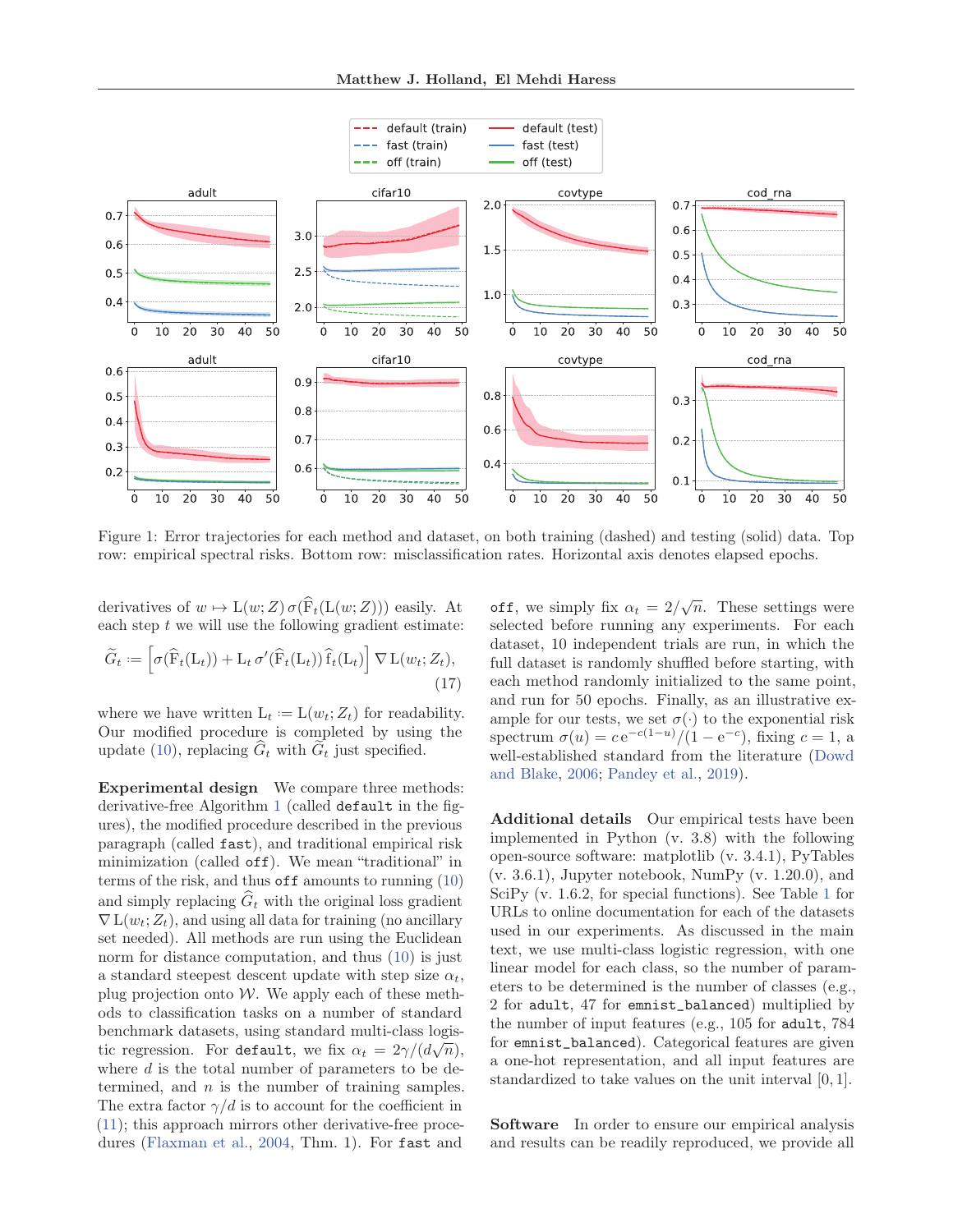

Figure 2: Completely analogous to Figure 1, for four additional datasets.

the necessary code for pre-processing the data, executing the experiments, and re-creating the figures in this paper at an following online repository.<sup>1</sup>

Results and discussion Plots of empirical spectral risk and misclassification rates are shown in Figures 1–2. The plotted trajectories represent averages taken over all trials, and the shaded area around the test error is the average  $\pm$  standard deviation. The horizontal axis represents epochs, i.e., the number of passes made over the training data set. Plot titles (e.g., cifar10) refer to the datasets used. Additional data details are given in the appendix. One key observation that can be made is that the proposed modification fast achieves an appealing balance of performance in terms of spectral risk and misclassification error. Depending on the dataset, we see that without tuning the step size parameter, off may outperform fast in terms of the spectral risk, though the only stark difference appears in the case of cifar10, and additional testing has shown this can be mitigated with more careful step size setting. That said, it is quite remarkable that fast maintains a superior misclassification rate across all datasets tested. On the other hand, as suggested by the results of section 4, default is slow to converge, and also quite sensitive to step size settings. For simplicity and transparency we have used a fixed step size for each method, and though it should be noted that dataset-specific tuning of the step size does allow us to ensure default converges at close to the expected rate, the clear differences in sensitivity and speed make fast the first choice for practical spectral risk-based learning tasks. To further refine default, introducing

multi-point derivative-free methods and update rules that better utilize sparse inputs (Balasubramanian and Ghadimi, 2021). As for fast, since the current model is quite naive with respect to the form of the loss distribution, introducing more robust modeling techniques (Lange et al., 1989) is expected to have a major impact on practical utility.

## 7 CONCLUDING REMARKS

We have studied a derivative-free learning procedure (Algorithm 1) with excess spectral risk guarantees, under losses that may be unbounded and heavy-tailed (Theorems 5 and 7), and provided a fast implementation which on numerous real-world classification tasks has been shown to be efficient without any hyperparameter tuning. Given the existing work on spectral risk estimation (Pandey et al., 2019) and ERM for spectral risks (Khim et al., 2020), our results contribute to the literature by providing a transparent algorithmic solution for spectral risk-based learning, which is easy to implement and comes with lucid formal guarantees, plus a modified procedure that scales better to larger tasks.

Moving forward, the approach via Lemma 3 relies crucially on Stokes' theorem on  $\mathbb{R}^d$ , and lacks an analogue on richer spaces. Function space representations are useful in many learning methods (Dai et al., 2014; Nitanda and Suzuki, 2018), and extending Theorem 5 to general Hilbert spaces is a point of interest. How should the noise be generated? How should derivatives be defined? While a direct analogue using differential theory (e.g., Fréchet differentials (Penot, 2012)) appears diffi-

<sup>1</sup>https://github.com/feedbackward/spectral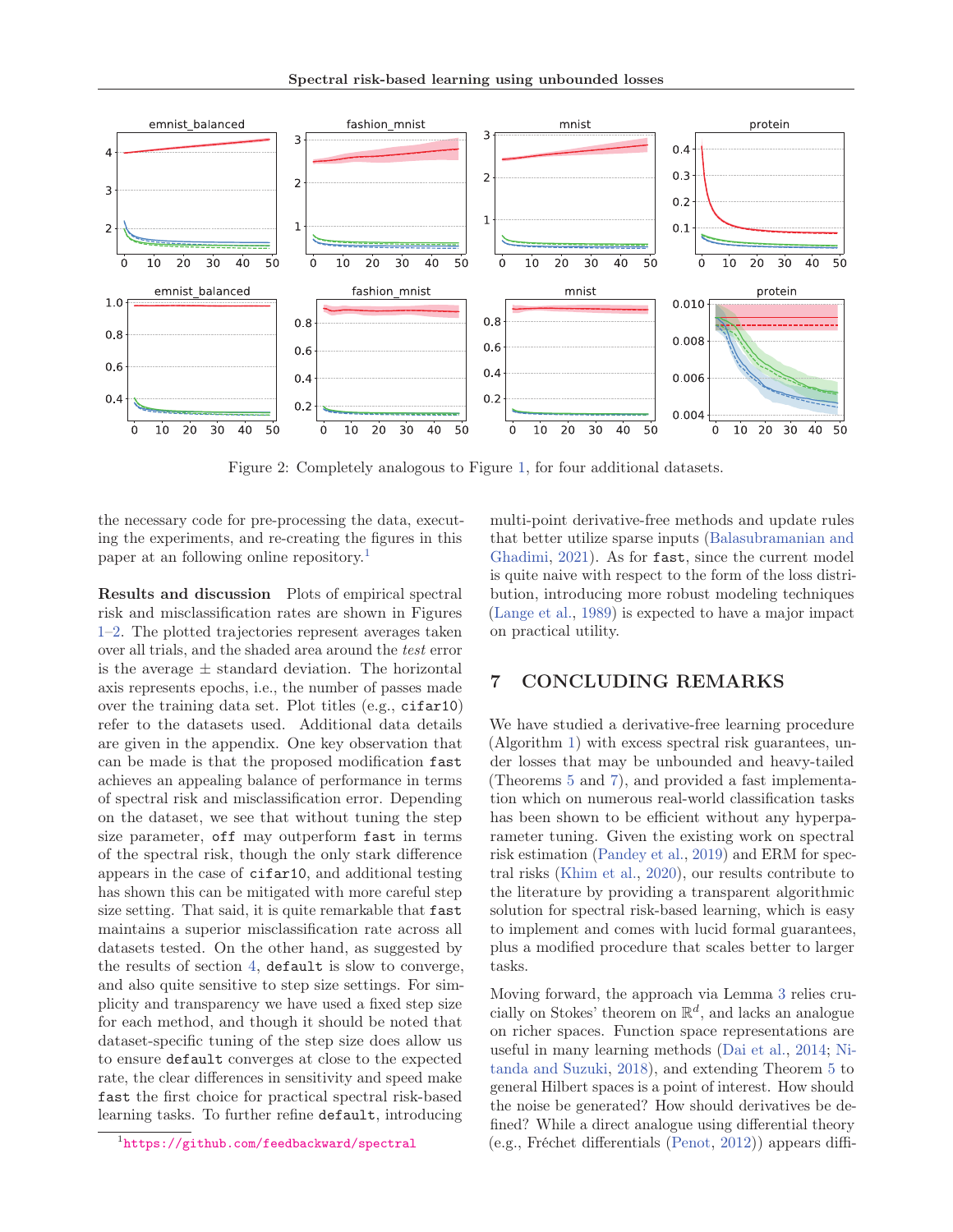cult, key results in Malliavin calculus (Decreusefond, 2019) may open the door to a major generalization of the initial results established here.

### Acknowledgements

This work was supported by the JSPS KAKENHI Grant Number 19K20342, and by JST ACT-X Grant Number JP- MJAX200O.

### References

- Acerbi, C. (2002). Spectral measures of risk: A coherent representation of subjective risk aversion. Journal of Banking & Finance, 26(7):1505–1518.
- Artzner, P., Delbaen, F., Eber, J.-M., and Heath, D. (1999). Coherent measures of risk. Mathematical Finance, 9(3):203–228.
- Ash, R. B. and Doléans-Dade, C. A. (2000). Probability and Measure Theory. Academic Press, 2nd edition.
- Balasubramanian, K. and Ghadimi, S. (2021). Zerothorder nonconvex stochastic optimization: Handling constraints, high dimensionality, and saddle points. Foundations of Computational Mathematics, pages 1–42.
- Belloni, A., Liang, T., Narayanan, H., and Rakhlin, A. (2015). Escaping the local minima via simulated annealing: Optimization of approximately convex functions. In Proceedings of the 28th Conference on Learning Theory (COLT), volume 40 of Proceedings of Machine Learning Research, pages 240–265.
- Bhat, S. P. and Prashanth, L. A. (2019). Concentration of risk measures: A Wasserstein distance approach. In Advances in Neural Information Processing Systems 32 (NeurIPS 2019).
- Bubeck, S. (2015). Convex optimization: Algorithms and complexity. Foundations and Trends $(\widehat{R})$  in Optimization, 8(3–4):231–357.
- Catoni, O. (2012). Challenging the empirical mean and empirical variance: a deviation study. Annales de l'Institut Henri Poincaré, Probabilités et Statistiques, 48(4):1148–1185.
- Curi, S., Levy, K. Y., Jegelka, S., and Krause, A. (2020). Adaptive sampling for stochastic risk-averse learning. In Advances in Neural Information Processing Systems 33 (NeurIPS 2020).
- Dai, B., Xie, B., He, N., Liang, Y., Raj, A., Balcan, M.- F., and Song, L. (2014). Scalable kernel methods via doubly stochastic gradients. In Advances in Neural Information Processing Systems 27 (NIPS 2014), pages 3041–3049.
- Decreusefond, L. (2019). Selected topics in Malliavin calculus. Technical report, Université Paris-Saclay. Lecture notes.
- Devroye, L., Lerasle, M., Lugosi, G., and Oliveira, R. I. (2016). Sub-gaussian mean estimators. Annals of Statistics, 44(6):2695–2725.
- Dowd, K. and Blake, D. (2006). After VaR: the theory, estimation, and insurance applications of quantilebased risk measures. Journal of Risk and Insurance, 73(2):193–229.
- Duchi, J. and Namkoong, H. (2019). Variance-based regularization with convex objectives. Journal of Machine Learning Research, 20(1):2450–2504.
- Fan, Y., Lyu, S., Ying, Y., and Hu, B. (2017). Learning with average top-k loss. In Advances in Neural Information Processing Systems 30 (NIPS 2017).
- Flaxman, A. D., Kalai, A. T., and McMahan, H. B. (2004). Online convex optimization in the bandit setting: gradient descent without a gradient. arXiv preprint arXiv:cs/0408007v1.
- Galichet, N., Sebag, M., and Teytaud, O. (2013). Exploration vs exploitation vs safety: Risk-aware multiarmed bandits. In 5th Asian Conference on Machine Learning (ACML 2013), volume 29 of Proceedings of Machine Learning Research, pages 245–260.
- Gasnikov, A. V., Krymova, E. A., Lagunovskaya, A. A., Usmanova, I. N., and Fedorenko, F. A. (2017). Stochastic online optimization. Single-point and multi-point non-linear multi-armed bandits. Convex and strongly-convex case. Automation and Remote Control, 78(2):224–234.
- Haussler, D. (1992). Decision theoretic generalizations of the PAC model for neural net and other learning applications. Information and Computation, 100(1):78–150.
- Holland, M. J. (2020). Better scalability under potentially heavy-tailed feedback. arXiv preprint arXiv:2012.07346v1.
- Holland, M. J. (2021). Learning with risks based on M-location. arXiv preprint arXiv:2012.02424v2.
- Holland, M. J. and Haress, E. M. (2021). Learning with risk-averse feedback under potentially heavy tails. In Proceedings of the 24th International Conference on Artificial Intelligence and Statistics (AISTATS), volume 130 of Proceedings of Machine Learning Research.
- Khim, J., Leqi, L., Prasad, A., and Ravikumar, P. (2020). Uniform convergence of rank-weighted learning. In Proceedings of the 37th International Conference on Machine Learning (ICML), volume 119 of Proceedings of Machine Learning Research, pages 5254–5263.
- Kosorok, M. R. (2008). Introduction to Empirical Processes and Semiparametric Inference. Springer.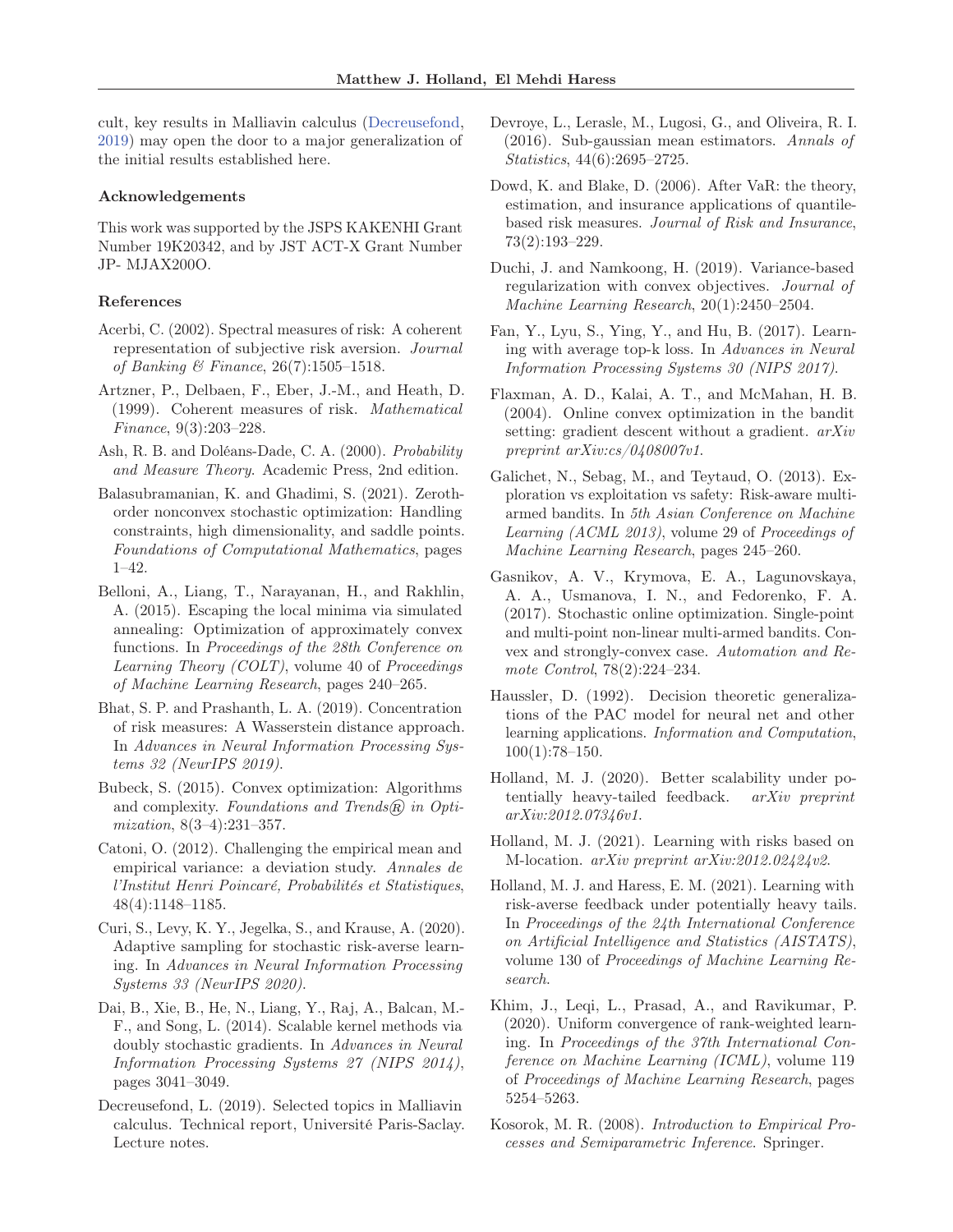- Lange, K. L., Little, R. J., and Taylor, J. M. (1989). Robust statistical modeling using the t distribution. Journal of the American Statistical Association, 84(408):881–896.
- Larson, J., Menickelly, M., and Wild, S. M. (2019). Derivative-free optimization methods. arXiv preprint arXiv:1904.11585v2.
- Lee, J., Park, S., and Shin, J. (2020). Learning bounds for risk-sensitive learning. In Advances in Neural Information Processing Systems 33 (NeurIPS 2020), pages 13867–13879.
- Lo, A. (2018). Demystifying the integrated tail probability expectation formula. The American Statistician.
- Markowitz, H. (1952). Portfolio selection. Journal of Finance, 7(1):77–91.
- Nesterov, Y. (2004). Introductory Lectures on Convex Optimization: A Basic Course. Springer.
- Nitanda, A. and Suzuki, T. (2018). Functional gradient boosting based on residual network perception. In Proceedings of the 35th International Conference on Machine Learning (ICML), volume 80 of Proceedings of Machine Learning Research, pages 3819–3828.
- Orabona, F. (2020). A modern introduction to online learning. arXiv preprint arXiv:1912.13213v3.
- Pandey, A. K., Prashanth, L. A., and Bhat, S. P. (2019). Estimation of spectral risk measures. arXiv preprint arXiv:1912.10398.
- Penot, J.-P. (2012). Calculus Without Derivatives, volume 266 of Graduate Texts in Mathematics. Springer.
- Prashanth, L. A., Jagannathan, K., and Kolla, R. K. (2020). Concentration bounds for CVaR estimation: The cases of light-tailed and heavy-tailed distributions. In 37th International Conference on Machine Learning (ICML), volume 119 of Proceedings of Machine Learning Research, pages 5577–5586.
- Rockafellar, R. T. and Uryasev, S. (2000). Optimization of conditional value-at-risk. Journal of Risk, 2:21–42.
- Ruszczyński, A. and Shapiro, A. (2006). Optimization of convex risk functions. Mathematics of Operations Research, 31(3):433–452.
- Saha, A. and Tewari, A. (2011). Improved regret guarantees for online smooth convex optimization with bandit feedback. In Proceedings of the 14th International Conference on Artificial Intelligence and Statistics (AISTATS), volume 15 of JMLR W&CP, pages 636–642.
- Shalev-Shwartz, S. and Wexler, Y. (2016). Minimizing the maximal loss: How and why. In Proceedings of the 33rd International Conference on Machine Learning (ICML), pages 793–801.
- Shapiro, A. (2013). On Kusuoka representation of law invariant risk measures. Mathematics of Operations Research, 38(1):142–152.
- Soma, T. and Yoshida, Y. (2020). Statistical learning with conditional value at risk. arXiv preprint arXiv:2002.05826.
- Takeda, A. and Sugiyama, M. (2008). ν-support vector machine as conditional value-at-risk minimization. In Proceedings of the 25th International Conference on Machine Learning, pages 1056–1063.
- Tamar, A., Glassner, Y., and Mannor, S. (2015). Optimizing the CVaR via sampling. In 29th AAAI Conference on Artificial Intelligence (AAAI 2015), volume 29.
- Tversky, A. and Kahneman, D. (1992). Advances in prospect theory: Cumulative representation of uncertainty. Journal of Risk and uncertainty, 5(4):297– 323.
- Vapnik, V. N. (1999). The Nature of Statistical Learning Theory. Statistics for Engineering and Information Science. Springer, 2nd edition.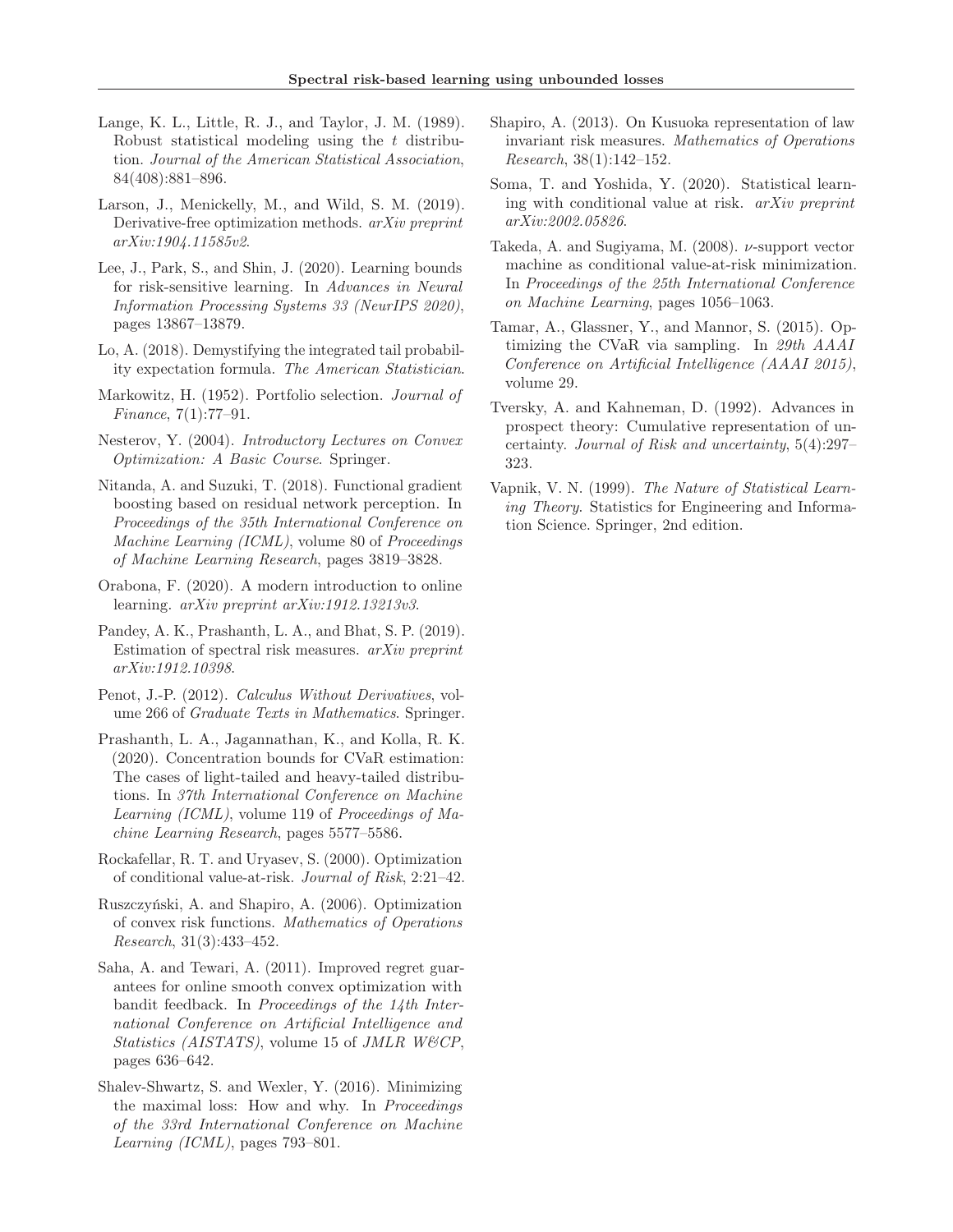## DETAILED PROOFS

### Proofs from section 4

*Proof of Theorem 5.* At a high level, we first control  $\tilde{R}_{\sigma}(\overline{w}_T)$ , and then using the fact that the functions  $\tilde{R}_{\sigma}$ and  $R_{\sigma}$  are close to each other on W, we can cast performance in terms of  $R_{\sigma}$ . This closeness depends on the perturbation factor  $\gamma$ ; smaller is closer. On the other hand, the smoothness coefficient of  $R_{\sigma}$  grows as  $\gamma$  gets small, leading to a natural tradeoff. We begin the proof by showing this smoothness, which enables us to control  $R_{\sigma}(\overline{w}_{T})$  in a straightforward manner, using an argument that relies upon well-known properties of mirror descent procedures.

Step 1: smoothness property of the smoothed spectral risk Recalling the expression (8) for  $R_{\sigma}$ , if the map  $w \mapsto L(w; Z)$  is convex and continuous on C, then so is  $w \mapsto CVaR_\beta(w)$ . From (8), this immediately implies that  $w \mapsto \mathrm{R}_{\sigma}(w)$  is convex and continuous on C, and thus that there exists a constant  $0 < \lambda_{\mathrm{R}} \leq \sup_{v \in \mathcal{C}} \mathrm{R}_{\sigma}(v) < \infty$ such that

$$
|R_{\sigma}(v) - R_{\sigma}(v')| \leq \lambda_R ||v - v'|| \tag{18}
$$

for all  $v, v' \in C^3$ . Now turning our attention to the smoothed spectral risk  $\widetilde{R}_{\sigma}$ , taking  $U \sim \nu_1$  and any  $w, w' \in W$ , we write the resulting noisy parameters as  $W = w + \gamma U$  and  $W' = w' + \gamma U$ . Using the key equality (9) along with (18) just given, and the fact that  $||U|| = 1$  almost surely  $[\nu_1]$ , we have

$$
\|\nabla \widetilde{\mathbf{R}}_{\sigma}(w) - \nabla \widetilde{\mathbf{R}}_{\sigma}(w')\| = \frac{d}{\gamma} \|\mathbf{E}_{\nu_1} U[\mathbf{R}_{\sigma}(W) - \mathbf{R}_{\sigma}(W')] \| \n\leq \frac{d}{\gamma} |\mathbf{R}_{\sigma}(W) - \mathbf{R}_{\sigma}(W')| \n\leq \frac{d\lambda_{\mathbf{R}}}{\gamma} \|w - w'\|.
$$
\n(19)

As such, we can conclude that the smoothed spectral risk  $\widetilde{R}_{\sigma}$  is indeed  $(d\lambda_R/\gamma)$ -smooth on W.

Step 2: idealized stochastic gradient As an idealized counterpart to  $\hat{G}_t$ , we introduce  $G_t :=$  $(d/\gamma) r_{\sigma} (w_t + \gamma U_t; Z_t) U_t$ . This is an ideal quantity in the sense that it is the stochastic gradient that would be obtained if the true distribution function  $F_t := F_{w_t}$  was known. Denote the ancillary datasets used in Algorithm 1 by  $Z'_t := \{Z'_{t,1}, \ldots, Z'_{t,M}\}$ , for each step t, where M is the specified size. Denote sub-sequences as  $U_{[t]} := (U_1, \ldots, U_t)$  for all  $t > 0$  (analogously for  $Z_{[t]}$  and  $Z'_{[t]}$ ), and write  $\mathbf{E}_{[t]}$  to denote taking expectation jointly over  $(U_{[t]}, Z_{[t]}, \mathbf{Z}_{[t]})$ . With this notation in place, note that taking expectation over all random elements, we can readily observe

$$
\mathbf{E}\left[G_{t}\right] = \mathbf{E}_{\left[t\right]} G_{t}
$$
\n
$$
= \mathbf{E}_{\left[t-1\right]} \mathbf{E}_{\nu_{1},P} \left[G_{t} \mid U_{\left[t-1\right]}, Z_{\left[t-1\right]}, Z'_{\left[t-1\right]} \right]
$$
\n
$$
= \mathbf{E}_{\left[t-1\right]} \mathbf{E}_{\nu_{1}} \mathbf{E}_{P} \left[G_{t} \mid U_{\left[t\right]}, Z_{\left[t-1\right]}, Z'_{\left[t-1\right]} \right]
$$
\n
$$
= \mathbf{E}_{\left[t-1\right]} \mathbf{E}_{\nu_{1}} \left(\frac{d}{\gamma}\right) \mathbf{R}_{\sigma} (w_{t} + \gamma U_{t}) U_{t}
$$
\n
$$
= \mathbf{E}_{\left[t-1\right]} \nabla \widetilde{\mathbf{R}}_{\sigma} (w_{t})
$$
\n
$$
= \mathbf{E} \left[ \nabla \widetilde{\mathbf{R}}_{\sigma} (w_{t}) \right]. \tag{20}
$$

The first and last equalities hold because  $G_t$  and  $w_t$  are independent of all random quantities with index  $t + 1$  or larger. The second and third equalities use the law of total expectation.<sup>4</sup> The rest just uses the definition of  $R_{\sigma}$ 

<sup>2</sup>See for example Ruszczyński and Shapiro (2006, Prop. 3.1, Lem. 3.1)

<sup>&</sup>lt;sup>3</sup>Since the closure of C is compact, continuity implies that  $R_{\sigma}$  is bounded above on C. The Lipschitz property follows from standard results, such as Penot (2012, Prop. 3.8).

<sup>&</sup>lt;sup>4</sup>See for example Ash and Doléans-Dade (2000, Thm. 5.3.3 and 5.5.4).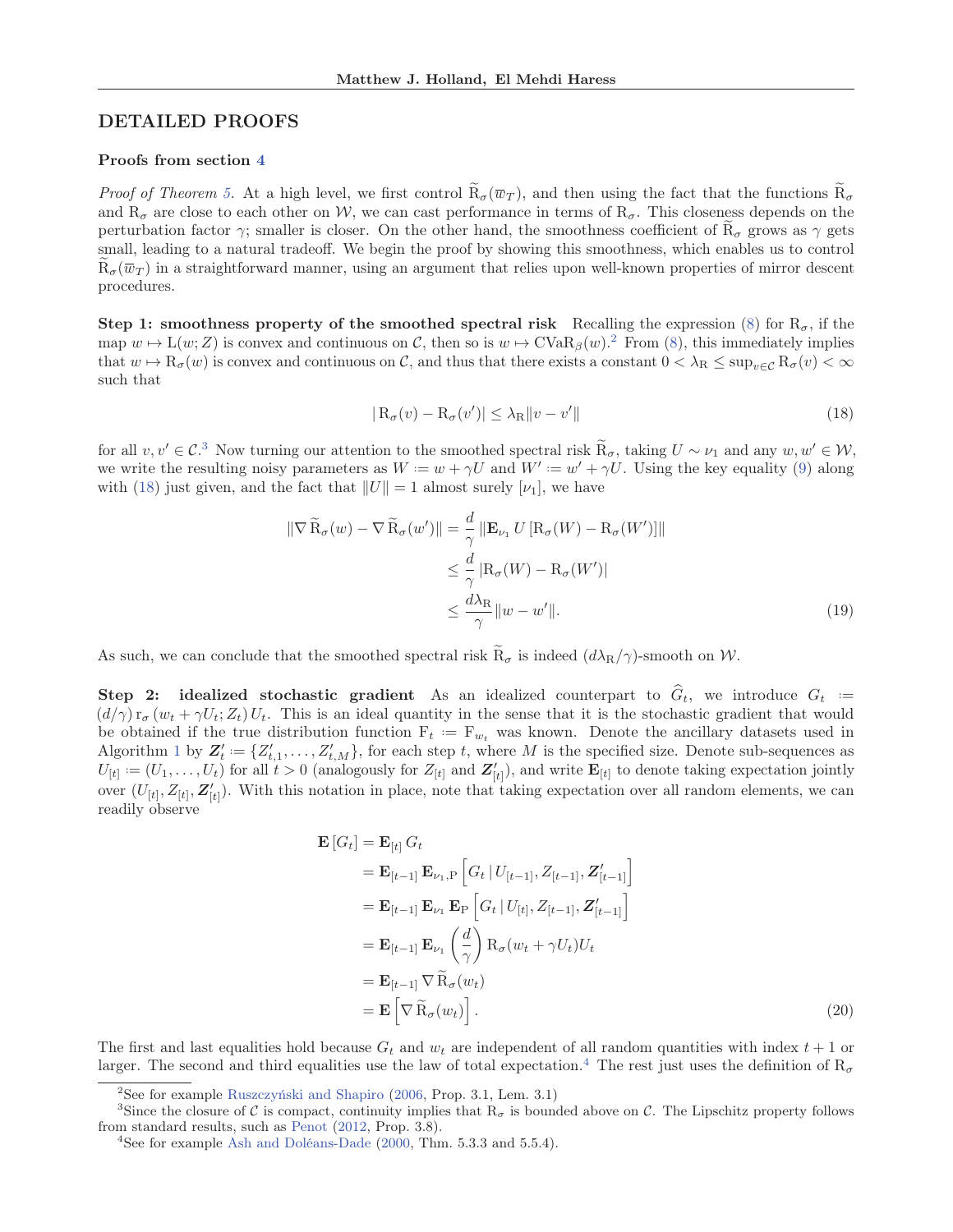and the unbiased property  $(9)$ . This establishes that  $G_t$  provides us with an unbiased estimate of the gradient of the smoothed spectral risk. Although the sequence  $(G_t)$  is not directly observable, this unbiasedness will be technically useful.

Step 3: setup for mirror descent analysis As an intermediate step in the overall argument, we consider stochastic minimization of  $\overline{R}_{\sigma}$  using the procedure specified by (10). Say we know that  $\overline{R}_{\sigma}$  is convex and  $\lambda$ -smooth on  $\mathcal{C}$ <sup>5</sup>. Taking advantage of smoothness and convexity, the following series of inequalities will make for a good starting point:

$$
\tilde{R}_{\sigma}(w_{t+1}) - \tilde{R}_{\sigma}(w_{t}) \n\leq \langle \nabla \tilde{R}_{\sigma}(w_{t}), w_{t+1} - w_{t} \rangle + \frac{\lambda}{2} ||w_{t+1} - w_{t}||^{2} \n= \langle \hat{G}_{t}, w_{t+1} - w_{t} \rangle + \langle G_{t} - \hat{G}_{t}, w_{t+1} - w_{t} \rangle + \langle \nabla \tilde{R}_{\sigma}(w_{t}) - G_{t}, w_{t+1} - w_{t} \rangle + \frac{\lambda}{2} ||w_{t+1} - w_{t}||^{2} \n\leq \langle \hat{G}_{t}, w_{t+1} - w_{t} \rangle + (||G_{t} - \hat{G}_{t}|| + ||\nabla \tilde{R}_{\sigma}(w_{t}) - G_{t}||) ||w_{t+1} - w_{t}|| + \frac{\lambda}{2} ||w_{t+1} - w_{t}||^{2} \n\leq \langle \hat{G}_{t}, w_{t+1} - w_{t} \rangle + \frac{c}{2} (||G_{t} - \hat{G}_{t}|| + ||\nabla \tilde{R}_{\sigma}(w_{t}) - G_{t}||)^{2} + (\frac{\lambda}{2} + \frac{1}{2c}) ||w_{t+1} - w_{t}||^{2} \n\leq \langle \hat{G}_{t}, w_{t+1} - w_{t} \rangle + c (||G_{t} - \hat{G}_{t}||^{2} + ||\nabla \tilde{R}_{\sigma}(w_{t}) - G_{t}||^{2}) + (\lambda + \frac{1}{c}) \frac{D_{\Phi}(w_{t+1}; w_{t})}{\kappa}.
$$
\n(21)

The first inequality uses a basic property of functions with Lipschitz-continuous gradients.<sup>6</sup> The second inequality is just Cauchy-Schwarz. The third inequality uses the elementary fact  $2ab \leq ca^2 + b^2/c$  for any  $c > 0$ . The final inequality makes use of the fact that  $(a + b)^2 \leq 2(a^2 + b^2)$ , and the fact that *κ*-strong convexity of  $\Phi$  implies  $D_{\Phi}(u; v) \geq (\kappa/2) ||u - v||^2.$ 

Step 4: bounding intermediate terms Taking the first term in (21), fixing any  $\tilde{w}^* \in \mathbb{R}^d$  we trivially have

$$
\langle \widehat{G}_t, w_{t+1} - w_t \rangle = \langle \widehat{G}_t, w_{t+1} - \widetilde{w}^* \rangle + \langle G_t, \widetilde{w}^* - w_t \rangle + \langle \widehat{G}_t - G_t, \widetilde{w}^* - w_t \rangle. \tag{22}
$$

Taking the right-hand side one term at a time, the first term is bounded by

$$
\langle \hat{G}_t, w_{t+1} - \tilde{w}^* \rangle \le \frac{A_t}{\alpha_t} := \frac{\mathcal{D}_{\Phi}(\tilde{w}^*; w_t) - \mathcal{D}_{\Phi}(w_{t+1}; w_t) - \mathcal{D}_{\Phi}(\tilde{w}^*; w_{t+1})}{\alpha_t},\tag{23}
$$

a fact which holds from standard mirror descent analysis.<sup>7</sup> Next, taking expectation over the second term, using (20) and the convexity of  $R_{\sigma}$ , we have

$$
\mathbf{E}\left[\langle G_t, \widetilde{w}^* - w_t \rangle + \widetilde{R}_{\sigma}(w_t)\right] = \mathbf{E}\left[\langle \nabla \widetilde{R}_{\sigma}(w_t), \widetilde{w}^* - w_t \rangle + \widetilde{R}_{\sigma}(w_t)\right] \leq \widetilde{R}_{\sigma}(\widetilde{w}^*).
$$
\n(24)

Finally, to deal with the remaining gradient difference term, note that

$$
\|\widehat{G}_t - G_t\| \leq \frac{d}{\gamma} \|U_t\| \mathcal{L}_t |\sigma(\mathcal{F}_t(\mathcal{L}_t)) - \sigma(\widehat{\mathcal{F}}_t(\mathcal{L}_t))|
$$
  

$$
\leq \left(\frac{d\lambda_\sigma \mathcal{L}_t}{\gamma}\right) \sup_{u \in \mathbb{R}} |\mathcal{F}_t(u) - \widehat{\mathcal{F}}_t(u)|.
$$

Write  $\mathbf{E}'_t$  to denote taking expectation with respect to  $Z'_t$ , and for readability, write the distribution function estimation error as  $\|\mathbf{F}_t - \widehat{\mathbf{F}}_t\| := \sup_{u \in \mathbb{R}} |\mathbf{F}_t(u) - \widehat{\mathbf{F}}_t(u)|$ . If we take the expectation of the inequality just derived

<sup>&</sup>lt;sup>5</sup>In (19) we have already been proved this holds with  $\lambda = d\lambda_{\rm R}/\gamma$ .<br><sup>6</sup>See for example Nesterov (2004, Thm. 2.1.5).

<sup>&</sup>lt;sup>7</sup>See Bubeck (2015, Ch. 4, 6) or Orabona (2020, Ch. 6) for a highly readable background.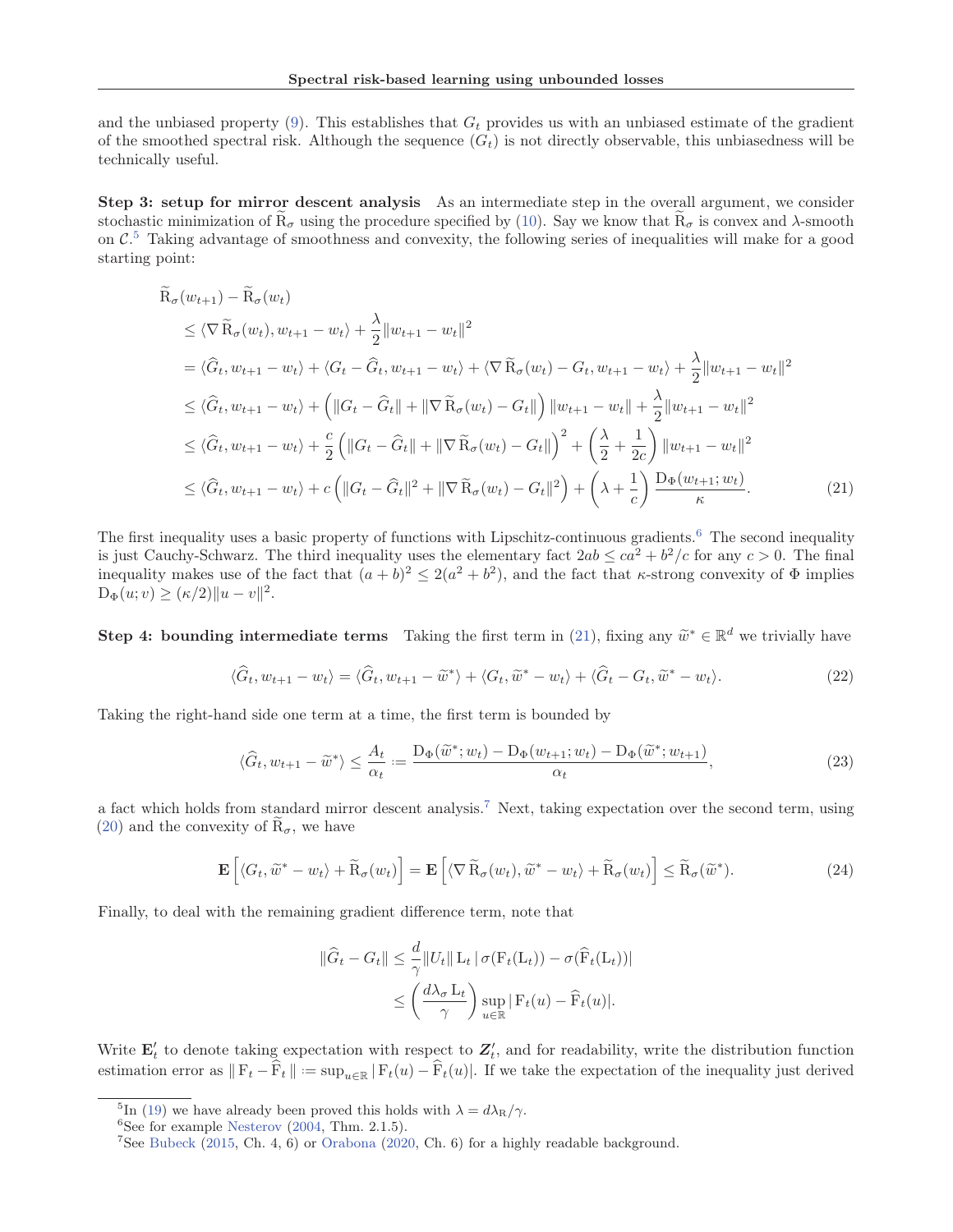and use Cauchy-Schwarz, we obtain

$$
\mathbf{E}\left[\langle \widehat{G}_t - G_t, \widetilde{w}^* - w_t \rangle\right] \leq \mathbf{E}\left[\left(\frac{d\lambda_{\sigma} L_t}{\gamma}\right) \|\widetilde{w}^* - w_t\| \|\mathbf{F}_t - \widehat{\mathbf{F}}_t\|\right] \n= \mathbf{E}_{[t]}\left[\left(\frac{d\lambda_{\sigma} L_t}{\gamma}\right) \|\widetilde{w}^* - w_t\| \|\mathbf{F}_t - \widehat{\mathbf{F}}_t\|\right] \n= \left(\frac{d\lambda_{\sigma}}{\gamma}\right) \mathbf{E}\left[\mathbf{E}'_t\left[L_t \|\widetilde{w}^* - w_t\| \|\mathbf{F}_t - \widehat{\mathbf{F}}_t\| \|\mathbf{U}_{[t-1]}, Z_{[t]}, \mathbf{Z}'_{[t-1]}\right]\right] \n= \left(\frac{d\lambda_{\sigma}}{\gamma}\right) \mathbf{E}\left[L_t \|\widetilde{w}^* - w_t\| \mathbf{E}'_t\left[\|\mathbf{F}_t - \widehat{\mathbf{F}}_t\| \|\mathbf{U}_{[t-1]}, Z_{[t-1]}, \mathbf{Z}'_{[t-1]}\right]\right].
$$

The above equalities follow from applying the law of total expectation and noting that conditioned on  $U_{[t-1]}, Z_{[t-1]}, Z'_{[t-1]}, w_t$  is no longer random, and conditioned on  $U_{[t-1]}, Z_{[t]}, Z'_{[t-1]}, L_t$  is no longer random. To clean up this upper bound, first note that

$$
\mathbf{E}'_t \left[ \|\mathbf{F}_t - \widehat{\mathbf{F}}_t\| \middle| U_{[t-1]}, Z_{[t-1]}, \mathbf{Z}'_{[t-1]} \right] = \int_0^\infty \mathbf{P} \left\{ \|\mathbf{F}_t - \widehat{\mathbf{F}}_t\| > \varepsilon \middle| U_{[t-1]}, Z_{[t-1]}, \mathbf{Z}'_{[t-1]} \right\} d\varepsilon
$$
  

$$
\leq 2 \int_0^\infty \exp(-2M\varepsilon^2) d\varepsilon
$$
  

$$
= \sqrt{\frac{\pi}{2M}}.
$$

The first equality is a basic probability result.<sup>8</sup> The inequality is just an application of the refined DKW inequality.<sup>9</sup> In a similar fashion, using  $\Delta$  to bound the diameter of the hypothesis class W, we have that

$$
\mathbf{E}\left[\langle \widehat{G}_t - G_t, \widetilde{w}^* - w_t \rangle\right] \leq \left(\frac{d\lambda_{\sigma}}{\gamma}\right) \sqrt{\frac{\pi}{2n}} \mathbf{E} L_t \|\widetilde{w}^* - w_t\|
$$
\n
$$
\leq \left(\frac{d\lambda_{\sigma}\Delta}{\gamma}\right) \sqrt{\frac{\pi}{2n}} \mathbf{E}\left[\mathbf{E}_{\text{P}}\left[L(w_t; Z) \mid U_{[t-1]}, Z_{[t-1]}, Z'_{[t-1]}\right]\right]
$$
\n
$$
= \left(\frac{d\lambda_{\sigma}\Delta}{\gamma}\right) \sqrt{\frac{\pi}{2n}} \mathbf{E}\left[\mathbf{R}(w_t)\right]
$$
\n
$$
\leq \left(\frac{d\lambda_{\sigma}\lambda_{\text{R}}\Delta}{\gamma}\right) \sqrt{\frac{\pi}{2n}}.
$$
\n(25)

The final inequality uses the definition of  $\lambda_R$  and the fact that  $W \subset \mathcal{C}$ . This covers the first term in (21).

**Step 5: more intermediate terms** For the second term in (21), we need control of  $\mathbf{E} ||G_t - \hat{G}_t||^2$  and  $\mathbf{E} \|\nabla \widetilde{\mathbf{R}}_{\sigma}(w_t) - G_t\|^2$ . As a simple bound on the first of these, noting that  $\|\mathbf{F}_t - \widehat{\mathbf{F}}_t\| \leq 1$ , we have

$$
\mathbf{E} ||G_t - \widehat{G}_t||^2 \le \left(\frac{d\lambda_\sigma}{\gamma}\right)^2 \sup_{v \in \mathcal{C}} \mathbf{E}_{\mathrm{P}} ||L(v; Z)||^2.
$$

For the remaining term, we have

$$
\mathbf{E}_{\nu_1,\mathrm{P}} \|\nabla \widetilde{\mathrm{R}}_{\sigma}(w_t) - G_t\|^2 = \left(\frac{d}{\gamma}\right)^2 \mathbf{E}_{\nu_1,\mathrm{P}} \left[\|\mathbf{E}_{\nu_1,\mathrm{P}} \left[r_{\sigma}(w_t + \gamma U; Z)U\right] - r_{\sigma}(w_t + \gamma U; Z)U\|^2\right] \leq \left(\frac{d}{\gamma}\right)^2 \sup_{v \in \mathcal{C}} \mathbf{E}_{\nu_1,\mathrm{P}} \left[\|\mathbf{E}_{\nu_1,\mathrm{P}} \left[r_{\sigma}(v; Z)U\right] - r_{\sigma}(v; Z)U\|^2\right].
$$

The preceding inequality holds because  $0 < \gamma < 1$  implies  $w_t + \gamma U \in \mathcal{C}$  almost surely [ $\nu_1$ ]. Taking expectation over all elements and using the definitions of  $s_1$  and  $s_2$ , we have

$$
\mathbf{E}\left[c\left(\|G_t - \widehat{G}_t\|^2 + \|\nabla \widetilde{R}_{\sigma}(w_t) - G_t\|^2\right)\right] \le c\left(\frac{d}{\gamma}\right)^2 \left((\lambda_{\sigma} s_2)^2 + s_1^2\right). \tag{26}
$$

 $8$ See Lo (2018) for a lucid elementary background on this fact.

 $9$ See for example Kosorok (2008, Thm. 11.6).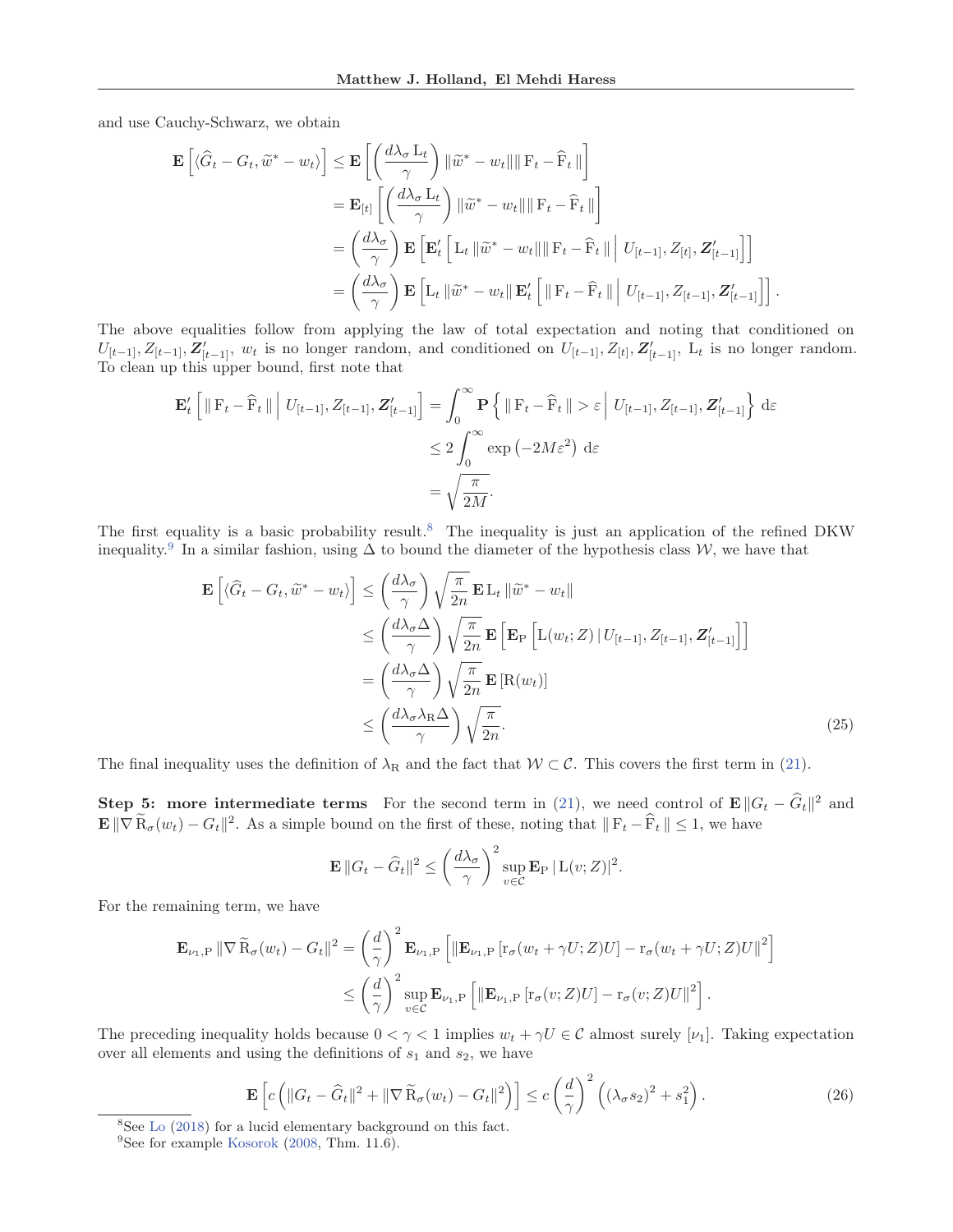Step 6: cleanup to bound smoothed spectral risk To start the cleanup process, taking inequalities  $(23)$ – $(26)$  back to  $(21)$  and taking expectation, we can immediately deduce

$$
\mathbf{E}\left[\widetilde{\mathbf{R}}_{\sigma}(w_{t+1}) - \widetilde{\mathbf{R}}_{\sigma}(\widetilde{w}^*)\right] \leq \mathbf{E}\left[\frac{A_t}{\alpha_t} + \left(\lambda + \frac{1}{c}\right) \frac{\mathbf{D}_{\Phi}(w_{t+1}; w_t)}{\kappa}\right] + \left(\frac{d\lambda_{\sigma} \lambda_{\mathbf{R}} \Delta}{\gamma}\right) \sqrt{\frac{\pi}{2M}} + c\left(\frac{d}{\gamma}\right)^2 \left(s_1^2 + (\lambda_{\sigma} s_2)^2\right).
$$

For the first term in the preceding inequality, since  $A_t$  is composed of a difference of Bregman divergences, note that

$$
\frac{A_t}{\alpha_t} + \left(\lambda + \frac{1}{c}\right) \frac{D_{\Phi}(w_{t+1}; w_t)}{\kappa} \n= \frac{D_{\Phi}(\widetilde{w}^*; w_t) - D_{\Phi}(\widetilde{w}^*; w_{t+1})}{\alpha_t} + D_{\Phi}(w_{t+1}; w_t) \left(\frac{1}{\kappa}\left(\frac{1}{c} + \lambda\right) - \frac{1}{\alpha_t}\right) \n= \frac{D_{\Phi}(\widetilde{w}^*; w_t) - D_{\Phi}(\widetilde{w}^*; w_{t+1})}{\alpha(c)}.
$$
\n(27)

The last equality holds via the setting of  $\alpha_t = \alpha(c) := \kappa(\lambda + 1/c)^{-1}$  for all t, causing the extra term to vanish. Next, leveraging Jensen's inequality and cancelling terms via the telescoping sum, we have

$$
\mathbf{E}\left[\widetilde{\mathbf{R}}_{\sigma}\left(\frac{1}{T}\sum_{t=1}^{T}w_{t}\right)-\widetilde{\mathbf{R}}_{\sigma}(\widetilde{w}^{*})\right] \n\leq \mathbf{E}\left[\frac{1}{T}\sum_{t=1}^{T}\left(\widetilde{\mathbf{R}}_{\sigma}(w_{t})-\widetilde{\mathbf{R}}_{\sigma}(\widetilde{w}^{*})\right)\right] \n\leq \frac{\mathbf{D}_{\Phi}(\widetilde{w}^{*};w_{1})-\mathbf{D}_{\Phi}(\widetilde{w}^{*};w_{T+1})}{T\alpha(c)}+\left(\frac{d\lambda_{\sigma}\lambda_{\mathbf{R}}\Delta}{\gamma}\right)\sqrt{\frac{\pi}{2M}}+c\left(s_{1}^{2}+(\lambda_{\sigma}s_{2})^{2}\right) \n\leq \frac{\Delta_{\Phi}}{T\kappa}\left(\lambda+\frac{1}{c}\right)+\left(\frac{d\lambda_{\sigma}\lambda_{\mathbf{R}}\Delta}{\gamma}\right)\sqrt{\frac{\pi}{2M}}+c\left(\frac{d}{\gamma}\right)^{2}\left(s_{1}^{2}+(\lambda_{\sigma}s_{2})^{2}\right).
$$

Minimizing the preceding upper bound with respect to  $c > 0$ , one sets

$$
c = \left(\frac{\gamma}{d}\right) \sqrt{\frac{2\Delta_{\Phi}\kappa}{T(s_1^2 + (\lambda_{\sigma}s_2)^2)}}
$$

and obtains the bound

$$
\mathbf{E}\left[\widetilde{\mathbf{R}}_{\sigma}\left(\frac{1}{T}\sum_{t=1}^{T}w_{t}\right)-\widetilde{\mathbf{R}}_{\sigma}(\widetilde{w}^{*})\right] \leq \left(\frac{d}{\gamma}\right)\sqrt{\frac{2\Delta_{\Phi}(s_{1}^{2}+(\lambda_{\sigma}s_{2})^{2})}{T\kappa}}+\frac{\lambda\Delta_{\Phi}}{T\kappa}+\left(\frac{d\lambda_{\sigma}\lambda_{\mathbf{R}}\Delta}{\gamma}\right)\sqrt{\frac{\pi}{2M}}.\tag{28}
$$

Again, we remark that this holds for any fixed choice of  $\tilde{w}^*$ .

Step 7: guarantees in terms of spectral risk Using (28) we have a bound in expectation on the smoothed spectral risk  $R_{\sigma}$  incurred by the (averaged) learning algorithm (10), so it remains for us to relate this to the original objective of interest, namely the spectral risk  $R_{\sigma}$ . Denote a minimizer of this objective by  $w^* \in \arg\min_{w \in \mathcal{W}} R_{\sigma}(w)$ , and now let us fix  $\widetilde{w}^*$  that appears in (28) to be optimal in terms of  $\widetilde{R}_{\sigma}$ , that is, let  $\widetilde{w}^* \in \arg\min_{w \in \mathcal{W}} \widetilde{R}_{\sigma}$  hold. Using this optimality and continuity properties of convex  $R_{\sigma}$ , we see that

$$
R_{\sigma}(\overline{w}_{T}) - R_{\sigma}(w^{*}) = \left[R_{\sigma}(\overline{w}_{T}) - \widetilde{R}_{\sigma}(\overline{w}_{T})\right] + \left[\widetilde{R}_{\sigma}(\overline{w}_{T}) - \widetilde{R}_{\sigma}(\widetilde{w}^{*})\right] + \left[\widetilde{R}_{\sigma}(\widetilde{w}^{*}) - R_{\sigma}(w^{*})\right]
$$
  
\n
$$
\leq 2 \sup_{w \in W} \left|R_{\sigma}(w) - \widetilde{R}_{\sigma}(w)\right| + \widetilde{R}_{\sigma}(\overline{w}_{T}) - \widetilde{R}_{\sigma}(\widetilde{w}^{*})
$$
  
\n
$$
= 2 \sup_{w \in W} |\mathbf{E}_{\nu}(R_{\sigma}(w) - R_{\sigma}(w + \gamma U))| + \widetilde{R}_{\sigma}(\overline{w}_{T}) - \widetilde{R}_{\sigma}(\widetilde{w}^{*})
$$
  
\n
$$
\leq 2\lambda_{R}\gamma + \widetilde{R}_{\sigma}(\overline{w}_{T}) - \widetilde{R}_{\sigma}(\widetilde{w}^{*}).
$$
\n(29)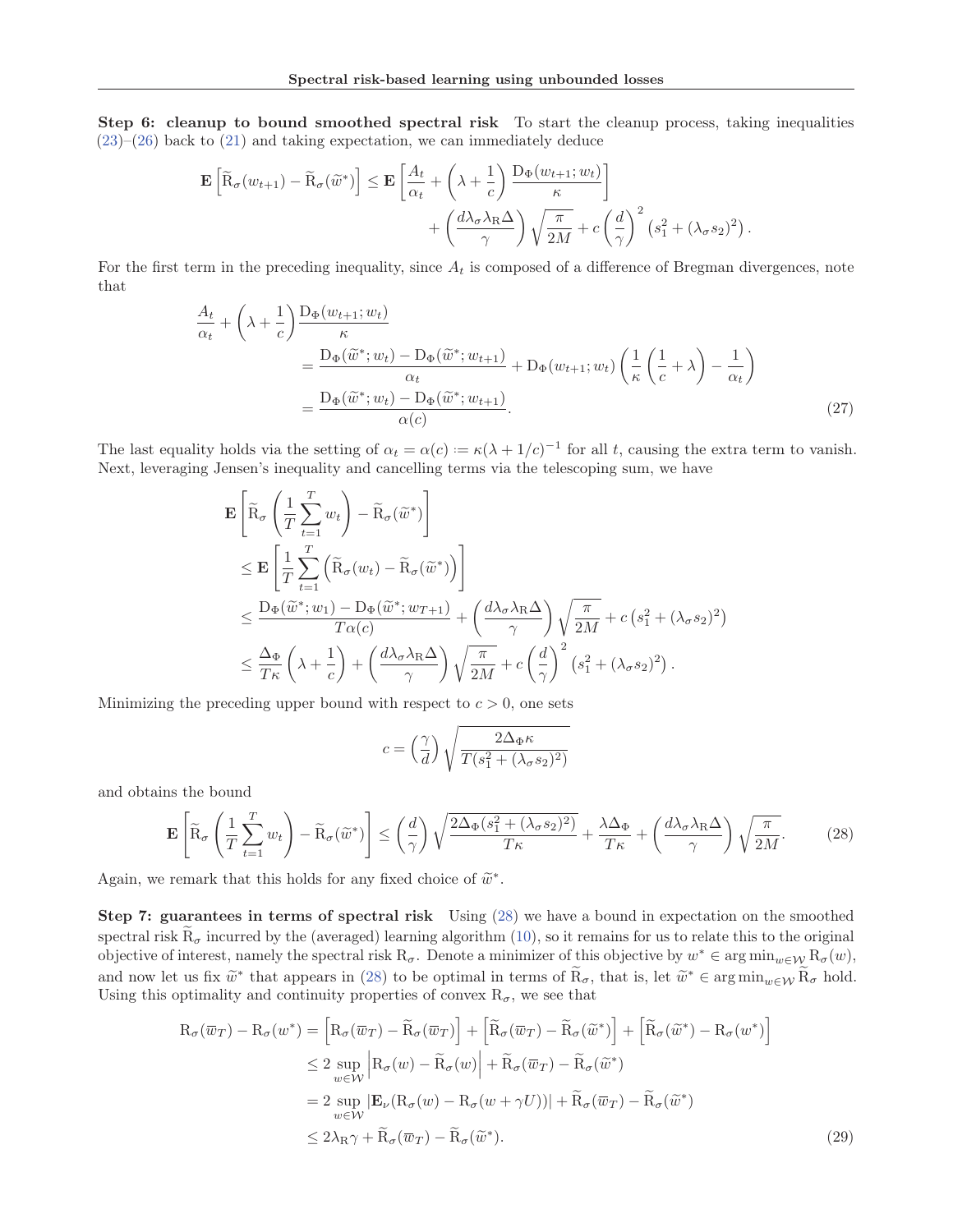The first inequality follows due to the optimality of  $\tilde{w}^*$ , which implies  $\tilde{R}_{\sigma}(\tilde{w}^*) \leq \tilde{R}_{\sigma}(w^*)$ . The second equality follows from the definition of  $\mathbf{R}_{\sigma}$ . The last inequality follows from (18) and the fact that  $\mathbf{E}_{\nu} ||U|| \leq 1$ . Taking expectation of (29), a direct application of the bound (28) with  $\lambda$  set according to (19) yields the desired result.  $\Box$ 

#### Proofs from section 5

Proof of Theorem 7. We start by proving inequality (15), namely the key validation error bound. After bounding  $|\hat{R}_{\sigma}^{(j)} - R_{\sigma}^{(j)}|$  by the two difference terms, the second inequality follows immediately from the definition of the spectral risk and the intermediate quantity  $\overline{R}_{\sigma}^{(j)}$ , using the  $\lambda_{\sigma}$ -Lipschitz property of  $\sigma$  to get the error in terms of the error between distribution functions.

The next step (leading to (15)) is comprised of a few parts. First, using Hölder's inequality, for any  $w \in \mathcal{C}$  we have  $\mathbf{E}_{\rm P} |{\rm L}(w;Z)| \leq \sqrt{\mathbf{E}_{\rm P} |{\rm L}(w;Z)|^2} \leq s_2$ , by definition of  $s_2$ . Next, for any fixed w, the DKW inequality (Kosorok, 2008, Thm. 11.6) implies

$$
\mathbf{P}\left\{\sup_{u}|\widehat{F}_{w}(u)-F_{w}(u)|>\varepsilon\right\}\leq 2\exp(-2\varepsilon^{2}\lfloor n/(k+1)\rfloor).
$$

Thus, conditioned on  $\bar{w}^{(j)}$ , the bound on the second term in (15) holds with probability no less than  $1 - \delta/2$ , over the random draw of the points used to compute the estimate  $F_w$ . This is the first "good event" of interest.

The second good event is with respect to the remaining data  $\{Z_i''\}$  used to compute the spectral risk estimates. Let us denote the variance of the weighted loss by

$$
v_{\sigma}^{(j)} := \text{var}_{\mathcal{P}} \left[ L(\overline{w}^{(j)}; Z) \sigma(\widehat{\mathcal{F}}_{\overline{w}^{(j)}}(L(\overline{w}^{(j)}; Z))) \right].
$$

Conditioning on  $\hat{F}_w$  and  $\overline{w}^{(j)}$  for the moment, standard concentration inequalities for M-estimators tell us that

$$
|\widehat{\mathcal{R}}_{\sigma}^{(j)} - \overline{\mathcal{R}}_{\sigma}^{(j)}| \le 2\sqrt{\frac{2v_{\sigma}^{(j)}(1 + \log(2\delta^{-1}))}{\lfloor n/(k+1) \rfloor}} \tag{30}
$$

 $\Box$ 

holds with probability no less than  $1 - \delta/2$ ; see for example Catoni (2012) or Devroye et al. (2016) for typical examples of  $\rho$  and b settings. To get a bound free of the elements being conditioned upon, note that the variance of the weighted loss can be bounded as

$$
\operatorname{var}_{\mathcal{P}} \mathcal{L}(w; Z) \sigma(\widehat{\mathcal{F}}_w(\mathcal{L}(w; Z))) \le \overline{\sigma}^2 \mathbf{E}_{\mathcal{P}} |\mathcal{L}(w; Z)|^2 \le \overline{\sigma}^2 s_2^2 < \infty.
$$

We can thus bound  $v_{\sigma}^{(j)} \leq \bar{\sigma}^2 s_2^2$  in (30), and this is our second good event of interest. Taking a union bound of these two "good events" (each with probability at least  $1 - \delta/2$ ), we obtain (15) with probability at least  $1 - \delta$ , as desired.

With inequality (15) in hand for each of the sub-processes indexed by  $j = 1, \ldots, k$ , we can combine this with the key learning guarantees in expectation provided by Theorem 5. In particular, we use the excess expected spectral risk bound  $\varepsilon_1(\cdot)$  in (12), but this time passed a sample of size  $n/(k+1)$ , since that is all that each sub-process (each independent run of Algorithm 1) is allocated. The desired result then follows quite mechanically using a generic robust confidence boosting argument, as follows. First, we plug in (12) and (15) to (Holland and Haress, 2021, Lem. 9) to obtain the desired good event for general k that holds with probability no less than  $1 - k\delta - e^{-k}$ . To clean up this probability just requires careful setting of the number of partitions; defining  $k_{\delta} = \lfloor \log(\delta^{-1}) \rfloor$ and  $\delta_* := \delta/(2k_\delta)$  for any  $0 < \delta < 1$ , in the theorem statement we set  $k = k_{\delta^*} = \lceil \log(2 \lceil \log(\delta^{-1}) \rceil \delta^{-1}) \rceil$ , under which a straightforward but tedious argument shows that such as a setting of k implies<sup>10</sup>

$$
1 - k\delta - e^{-k} \ge 1 - 3\delta.
$$

This high-probability event using  $k = k_{\delta_*}$  is precisely the result in our theorem statement.

# DATASET INFORMATION

In Table 1, we have included names and URLs of the datasets used in our empirical tests.

 $10$ See Holland (2020, Proof of Thm. 7) for all the details.